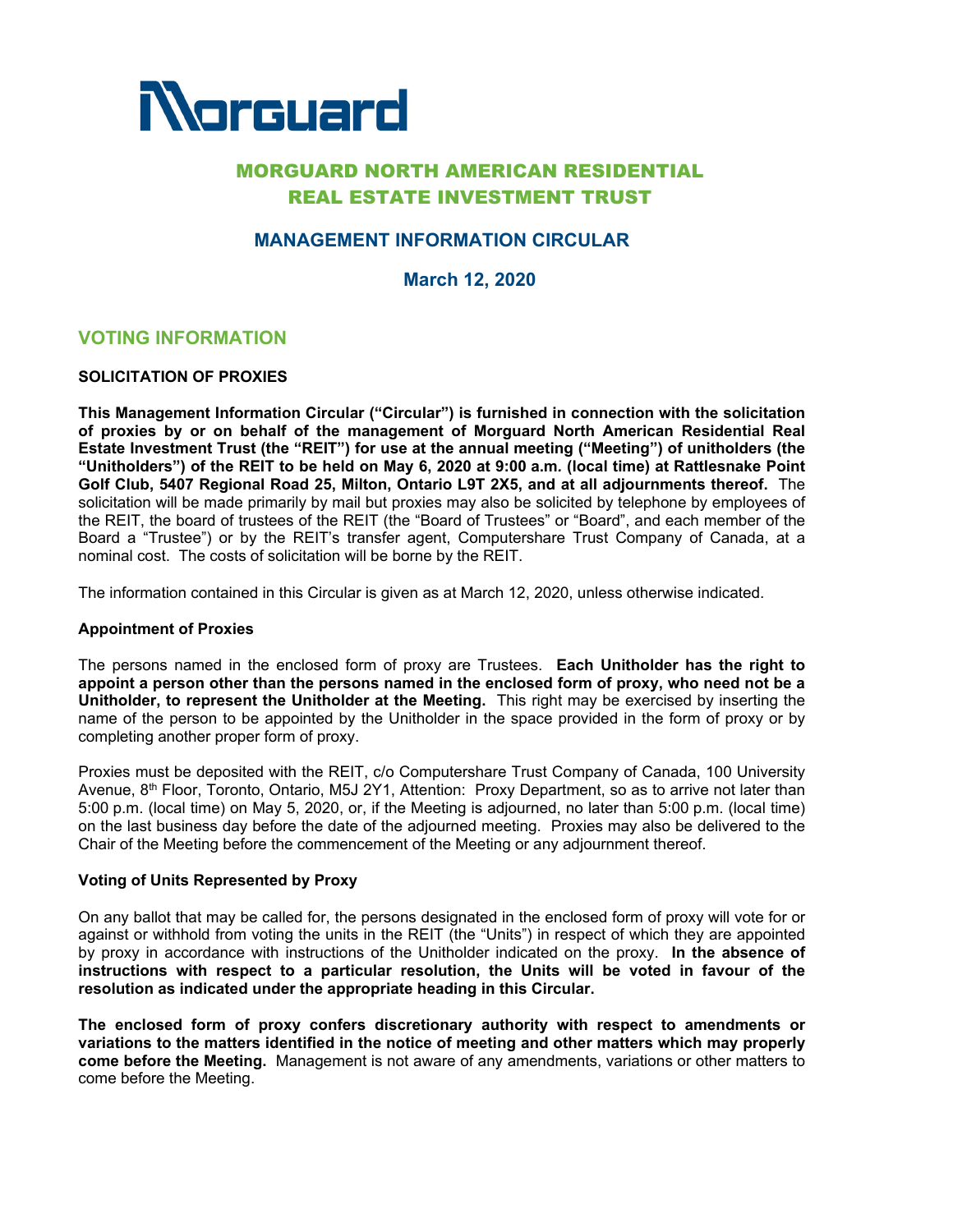## **ATTENDANCE AND VOTING**

Only registered holders of Units, or the persons they appoint as their proxies, are permitted to attend, speak at and vote on all matters that may properly come before the Meeting. Each Unit entitles the holder to one vote for each Unit held.

While as of the date of this Circular, we are intending to hold the Meeting in physical face to face format, we are continuously monitoring the current coronavirus (COVID-19) outbreak. In light of the rapidly evolving news and guidelines related to COVID-19, we ask that, in considering whether to attend the Meeting in person, Shareholders follow, among other things, the instructions of the Public Health Agency of Canada (https://www.canada.ca/en/public-health/services/diseases/coronavirus-disease-covid-19.html) and any applicable additional provincial and local instructions. You should not attend the Meeting in person if you are experiencing any cold or flu-like symptoms, or if you or someone with whom you have been in close contact with has travelled to/from outside of Canada within the 14 days prior to the Meeting. All Shareholders are strongly encouraged to vote prior to the Meeting by any of the means described in the form of proxy enclosed with this Circular.

We reserve the right to take any additional precautionary measures we deem appropriate in relation to the Meeting in response to further developments in respect of the COVID-19 outbreak including, if we consider necessary or advisable, providing a webcast version of the Meeting and/or hosting the Meeting solely by means of remote communication. Changes to the Meeting date and/or means of holding the Meeting may be announced by way of press release. Please monitor our Company press releases as well as our Company website at www.morguard.com for updated information. We advise you to check our Company website one week prior to the Meeting date for the most current information. We do not intend to prepare or mail an amended Circular in the event of changes to the Meeting format.

### **Non-Registered Holders**

In many cases, Units beneficially owned by a Unitholder (a "Non-Registered Holder") are registered either:

- (a) In the name of an intermediary (an "Intermediary") that the Non-Registered Holder deals with in respect of the Units, such as, among others, banks, trust companies, securities dealers or brokers and trustees or administrators of self administered RRSPs, RRIFs, RESPs and similar plans; or,
- (b) In the name of a clearing agency (such as The Canadian Depository for Securities Limited) of which the Intermediary is a participant.

In accordance with the requirements of National Instrument 54-101, the REIT has distributed copies of the notice of meeting, Circular, the form of proxy for Unitholders and the REIT's audited consolidated financial statements for the year ended December 31, 2019 and management's discussion and analysis ("MD&A") (collectively, the "Meeting Materials") to the clearing agencies and Intermediaries for onward distribution to Non-Registered Holders.

Intermediaries are required to forward Meeting Materials to Non-Registered Holders unless a Non-Registered Holder has waived the right to receive them. Typically, Intermediaries will use a service company (such as ADP Independent Investor Communications Corporation) to forward the Meeting Materials to Non-Registered Holders. Generally, Non-Registered Holders of Units who have not waived the right to receive Meeting Materials will either:

(a) Be given a proxy which has already been signed by the Intermediary (typically by a facsimile, stamped signature) which is restricted as to the number of Units beneficially owned by the Non-Registered Holder, but which is otherwise uncompleted. This form of proxy need *not* be signed by the Non-Registered Holder. In this case, the Non-Registered Holder who wishes to submit a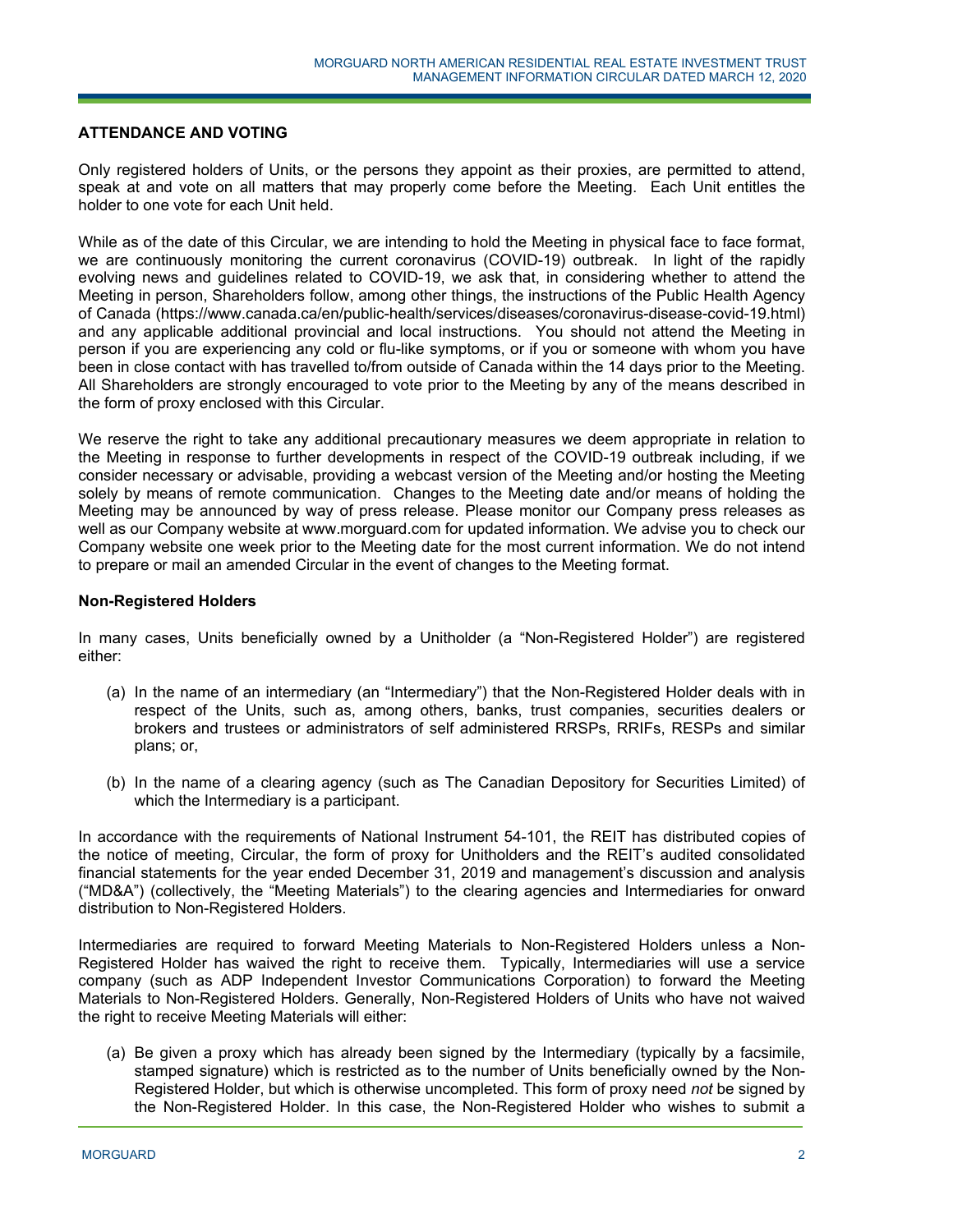proxy should otherwise properly complete the form of proxy and deposit it with Computershare Trust Company of Canada, as described above; or

(b) More typically, be given a voting instruction form which must be completed and signed by the Non-Registered Holder of Units in accordance with the directions on the voting instruction form (which may, in some cases, permit the completion of the voting instruction form by telephone or internet).

The purpose of these procedures is to permit Non-Registered Holders to direct the voting of the Units they beneficially own. Should a Non-Registered Holder of Units who receives either a proxy or a voting instruction form wish to attend and vote at the Meeting in person (or have another person attend and vote on behalf of the Non-Registered Holder), the Non-Registered Holder should strike out the names of the persons named in the proxy and insert the Non-Registered Holder's (or such other person's) name in the blank space provided or, in the case of a voting instruction form, follow the corresponding instructions on the form. *In either case, Non-Registered Holders of Units should carefully follow the instructions of their Intermediaries and their service companies.*

### **Revocation of Proxies**

A Unitholder who has given a proxy may revoke the proxy by an instrument in writing, including another proxy bearing a later date, duly executed by the Unitholder or by his or her attorney authorized in writing, deposited with the REIT as provided above. A Unitholder may also revoke a proxy in any other manner permitted by law.

**A Non-Registered Holder of Units may revoke a voting instruction form or a waiver of the right to receive Meeting Materials and to vote given which has been given to an Intermediary at any time by written notice to the Intermediary, except that an Intermediary is not required to act on a revocation of voting instructions form or a waiver of the right to receive Meeting Materials and to vote that is not received by the Intermediary at least seven days prior to the Meeting.** 

### **VOTING UNITS AND PRINCIPAL HOLDERS THEREOF**

The Units and the special voting units (the "Special Voting Units", and together with the Units, the "Voting Units") of the Trust represented by proxies will be voted or withheld from voting in accordance with the instructions of the Unitholder on any ballot that may be called for and, if the Unitholder specifies a choice with respect to any matter to be acted upon at the Meeting, Voting Units represented by properly executed proxies will be voted accordingly.

On March 13, 2020, the REIT had outstanding a total of 38,988,413 Units, each carrying the right to one vote per Unit, and 17,223,090 Special Voting Units, each carrying the right to one vote per Special Voting Unit. All Unitholders of record at the close of business on March 13, 2020, the record date established for the Meeting, will be entitled to vote at the Meeting, or any adjournment thereof, either in person or by proxy.

To the best of the knowledge of the Trustees and officers of the REIT, no person beneficially owns, directly or indirectly, or exercises control or direction over, Voting Units carrying more than 10% of the votes attached to all Voting Units, other than the following:

| <b>Unitholder</b>    | <b>Approximate Number of Voting Units</b><br><b>Beneficially Owned or Over Which</b><br><b>Control or Direction is</b><br><b>Exercised</b> | Approximate % of<br><b>Outstanding Voting Units</b> |
|----------------------|--------------------------------------------------------------------------------------------------------------------------------------------|-----------------------------------------------------|
| Morguard Corporation | 7,944,166 Units<br>17,223,090 Special Voting Units                                                                                         | 44.77% effective interest                           |
|                      |                                                                                                                                            |                                                     |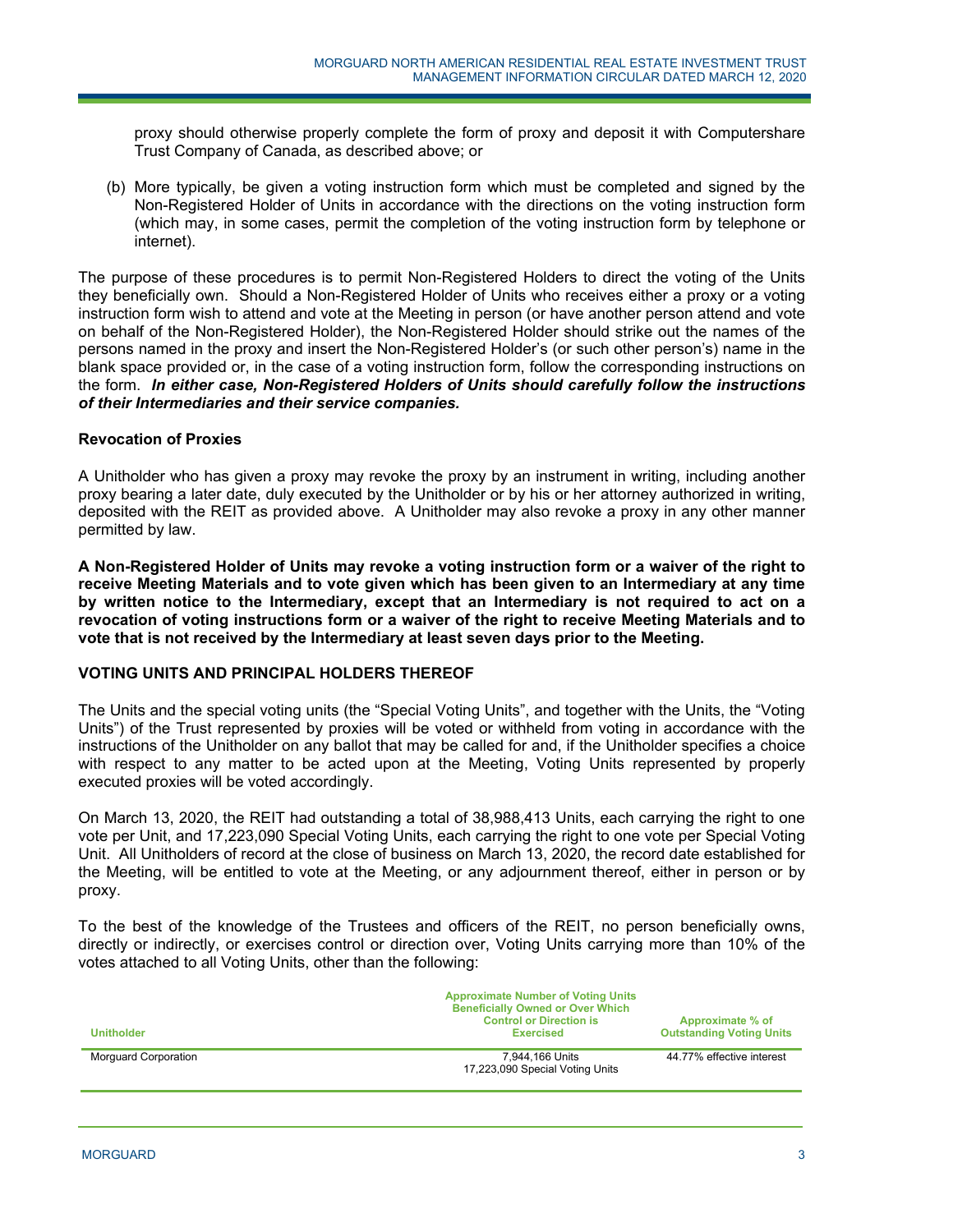# **MATTERS TO BE ACTED UPON AT THE MEETING**

### **Audited Consolidated Financial Statements**

The audited consolidated financial statements of the REIT for the year ended December 31, 2019 are mailed to Unitholders who requested that they receive such report with this Circular and are also available at www.morguard.com and www.sedar.com.

### **Election of Trustees**

Trustees are to be elected annually by resolution of a majority of votes cast at a meeting of Unitholders. The number of Trustees to be elected at the Meeting is seven. All of the nominees are currently Trustees of the REIT and have been Trustees since the dates indicated in the tables included below.

The Board of Trustees has adopted a policy that entitles each Unitholder to vote for each nominee on an individual basis.

The Board has also adopted a policy stipulating that if the votes in favour of the election of a nominee at a Unitholders' meeting represent less than a majority of the Units voted and withheld, the nominee will be expected to submit to the Board his or her resignation, to take effect upon acceptance by the Board. The Board will then have 90 days to accept the resignation, during which time an alternate Board member may be appointed. The Board, however, may reject the resignation under extenuating circumstances.

**The persons named in the enclosed form of proxy intend to vote for the election of the proposed nominees whose names are set out below, unless the Unitholder who has given such proxy has directed that the Units represented thereby be withheld from voting in the election of Trustees.** Management does not contemplate that any of the proposed nominees will be unable to serve as Trustee, but if that should occur for any reason prior to the Meeting, the persons named in the enclosed form of proxy reserve the right to vote for another nominee in their discretion. Each Trustee elected at the Meeting will hold office until the next annual meeting or until his or her successor is duly elected or appointed in accordance with the REIT's declaration of trust, as amended from time to time (the "Declaration of Trust").

### **Appointment of Auditors**

The persons named in the enclosed form of proxy intend to vote in favour of the resolution appointing Ernst & Young LLP as auditors of the REIT, to hold office until the next annual meeting of Unitholders or until their successors are appointed, and authorizing the Trustees to fix the remuneration of the auditors, unless the Unitholder who has given the proxy has directed that the Units represented thereby be withheld from voting in respect of the appointment of auditors.

Ernst & Young LLP, Chartered Professional Accountants, is the principal external auditor of the REIT and has served in that capacity since the REIT's initial public offering that was completed on April 18, 2012. From time to time, Ernst & Young LLP also provides consulting and non-audit services to the REIT. It is the policy of the Audit Committee to pre-approve audit and audit-related services as well as non-audit services and to consider whether the provision of services other than audit services is compatible with maintaining the auditors' independence.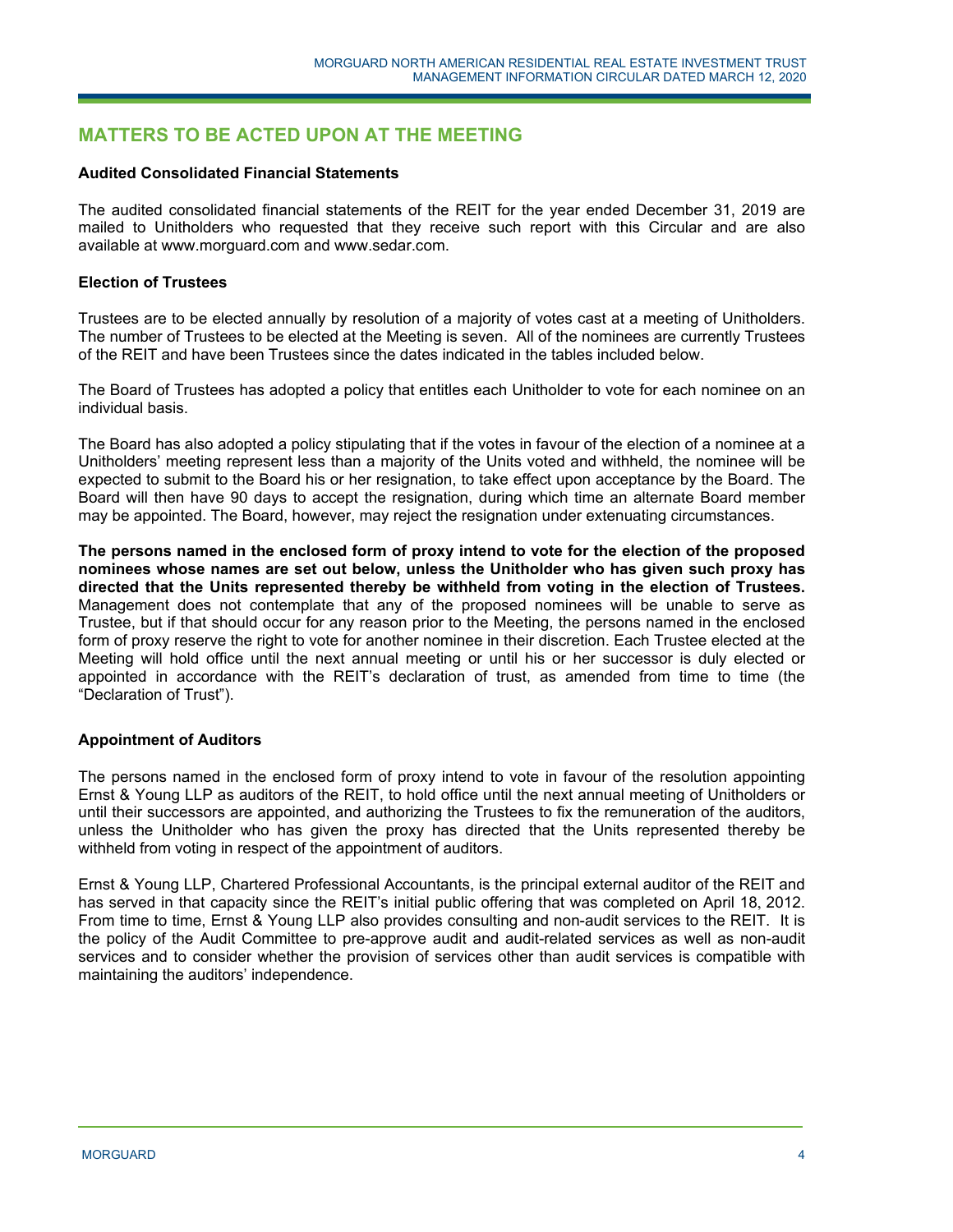The following table sets forth the fees billed by Ernst & Young LLP to the REIT for the fiscal years ended December 31, 2019 and 2018.

| <b>Service Performed</b>   | 2019      | 2018      |
|----------------------------|-----------|-----------|
| Audit fees (1)             | \$496,750 | \$489,000 |
| Audit-related fees $(2)$   | 31,500    | 31.000    |
| Tax & other services $(3)$ |           |           |
| <b>Total fees</b>          | \$528,250 | \$520,000 |

Notes:

(1) Audit fees mean billings for professional services rendered by the REIT's external auditor for the audit and review of the REIT's consolidated financial statements or services that are normally provided by the external auditor in connection with statutory and regulatory filings or engagements. Fees are captured as they relate to the most recent auditor's opinion (not the REIT's fiscal year).

(2) Audit-related fees mean billings for assurance and related services that are reasonably related to performance of the audit or review of the REIT's consolidated financial statements, but not reported as audit fees. More specifically, these services would include, among others, employee benefit plan audits, due diligence related to mergers and acquisitions, accounting consultations and audits in connection with acquisitions, non-attest internal control reviews, attest services that are not required by statute or regulation and consultations concerning financial accounting and reporting standards. Fees are typically captured on an annual basis coinciding with the REIT's fiscal year.

(3) Tax fees mean billings for professional services for tax compliance, tax advice, and tax planning. Other services mean fees not meeting the other fee classifications. Fees are typically captured on an annual basis coinciding with the REIT's fiscal year.

## **Nominees for Election to the Board of Trustees**

The following table sets out certain information with respect to the persons proposed for nomination for election as Trustees, including whether an individual is an independent trustee ("Independent Trustee") and the number of Units beneficially owned, or over which control or direction is exercised as at the date of this Circular. Unless otherwise indicated, the persons named below have been in their principal occupations for more than five years.

Each Trustee elected at the Meeting will hold office until the next annual meeting, or until his or her successor is duly elected or appointed in accordance with the Declaration of Trust.

| <b>Avtar T. Bains</b><br>Vancouver, British Columbia,<br>Canada<br>Trustee since April 18, 2012<br>Lead Trustee<br>Independent | Mr. Bains is the President of Premise Properties Ltd., a boutique real estate firm. Mr. Bains is an<br>established real estate professional with a career spanning over 30 years with Colliers International, where<br>he was the Executive Vice President, National Investment Team when he departed in 2011. Mr. Bains<br>brokered the sales of numerous notable properties across Canada, and he maintains strong relationships<br>in local, national and international real estate markets. Mr. Bains is involved in various charitable and<br>volunteer endeavors, and is a speaker for several organizations across Canada, including the Urban Land<br>Institute, the Vancouver and Toronto Real Estate Forums and the University of British Columbia.<br>Public company directorships in the past five years:<br>None |                    |              |                        |                       |  |  |
|--------------------------------------------------------------------------------------------------------------------------------|-------------------------------------------------------------------------------------------------------------------------------------------------------------------------------------------------------------------------------------------------------------------------------------------------------------------------------------------------------------------------------------------------------------------------------------------------------------------------------------------------------------------------------------------------------------------------------------------------------------------------------------------------------------------------------------------------------------------------------------------------------------------------------------------------------------------------------|--------------------|--------------|------------------------|-----------------------|--|--|
|                                                                                                                                |                                                                                                                                                                                                                                                                                                                                                                                                                                                                                                                                                                                                                                                                                                                                                                                                                               |                    |              | <b>Securities held</b> | <b>Total value of</b> |  |  |
| Board/Committee membership                                                                                                     |                                                                                                                                                                                                                                                                                                                                                                                                                                                                                                                                                                                                                                                                                                                                                                                                                               | Overall attendance | <b>Units</b> | <b>Debentures</b>      | stock                 |  |  |
| Board<br><b>Compensation &amp; Governance</b><br>Investment                                                                    | 8 of 8<br>3 of 3                                                                                                                                                                                                                                                                                                                                                                                                                                                                                                                                                                                                                                                                                                                                                                                                              | 100%<br>100%       | 15.000       | nil                    | \$242,100             |  |  |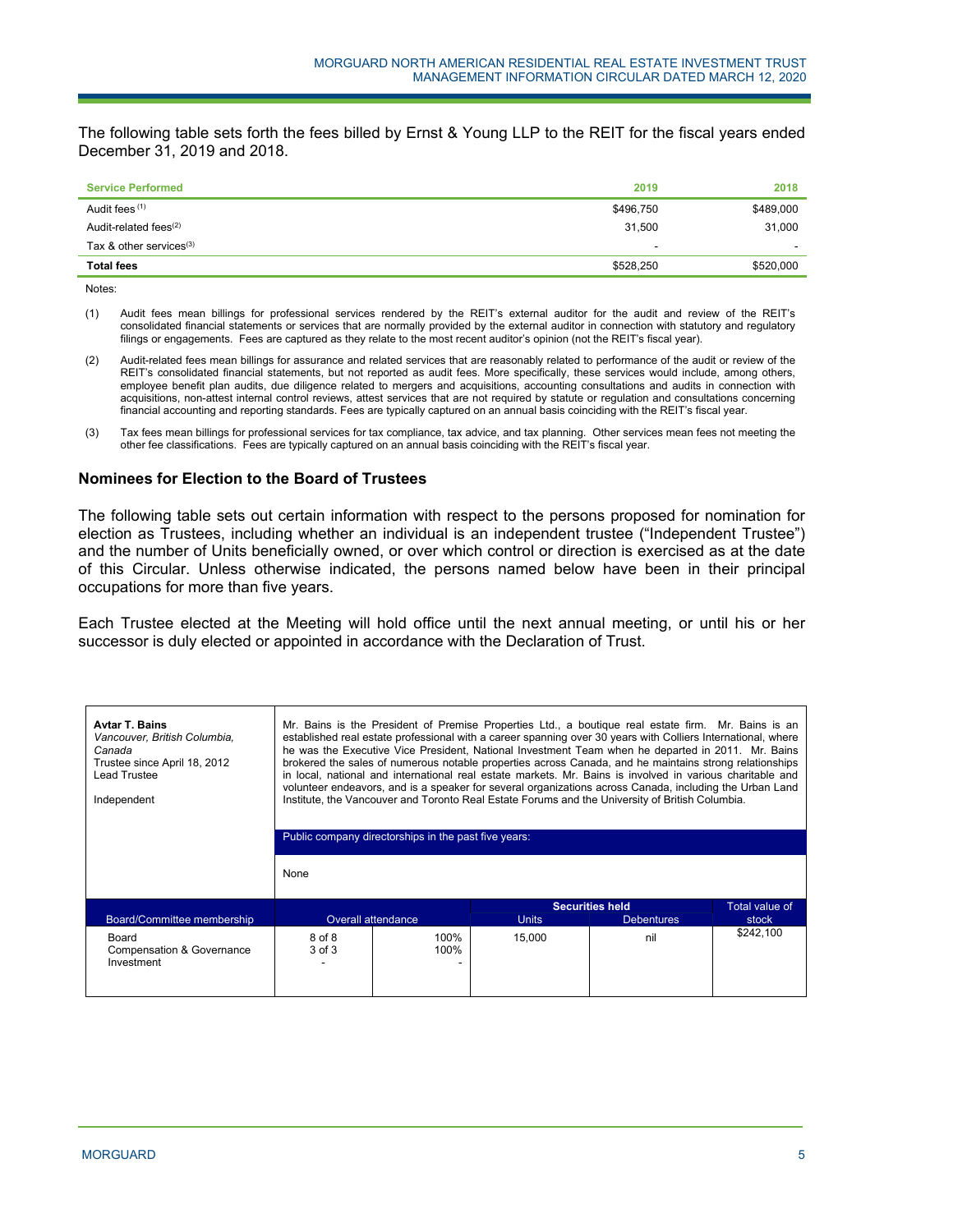| Dino Chiesa<br>Toronto, Ontario, Canada<br>Trustee since April 18, 2012<br>Independent          | Mr. Chiesa is Principal, Chiesa Group, commercial property investors, and Chair of Sienna Senior Living<br>(formerly Leisureworld), one of Canada's largest owners of long-term care facilities. Mr. Chiesa is past<br>Chair of the Board of Directors of Canada Mortgage and Housing Corporation (CMHC), a position he held<br>from 2005 to 2012, and a board he had served as a member of since 2001. Prior to this, Mr. Chiesa served<br>as Vice Chair of Canadian Apartment Properties Real Estate Investment Trust (CAPREIT) and Chief<br>Executive Officer of Residential Equities REIT. He also served as the Assistant Deputy Minister of<br>Ontario's Ministry of Municipal Affairs and Housing, Chief Executive Officer of the Ontario Housing<br>Corporation, Chief Executive Officer of the Ontario Mortgage Corporation and was with CMHC from 1975<br>to 1987.<br>Mr. Chiesa is Chair of the board of directors of Create TO. He also participates on the boards of various<br>community-based organizations, is past Chair for Villa Charities Inc., sits on the Advisory Board for the<br>Schulich School of Business at York University, and sits on the President's Expert Advisory Committee on<br>Real Estate and Development Strategy for Ryerson University. Mr. Chiesa holds a Bachelor of Economics<br>degree from McMaster University.<br>Public company directorships in the past five years:<br>Sienna Senior Living Inc. (formerly Leisureworld Senior Care Corporation) (2010 – present)<br>GFL Environmental Inc. (2007-present)                                                                                                                                                                                                                                             |                           |              |                        |                    |  |
|-------------------------------------------------------------------------------------------------|------------------------------------------------------------------------------------------------------------------------------------------------------------------------------------------------------------------------------------------------------------------------------------------------------------------------------------------------------------------------------------------------------------------------------------------------------------------------------------------------------------------------------------------------------------------------------------------------------------------------------------------------------------------------------------------------------------------------------------------------------------------------------------------------------------------------------------------------------------------------------------------------------------------------------------------------------------------------------------------------------------------------------------------------------------------------------------------------------------------------------------------------------------------------------------------------------------------------------------------------------------------------------------------------------------------------------------------------------------------------------------------------------------------------------------------------------------------------------------------------------------------------------------------------------------------------------------------------------------------------------------------------------------------------------------------------------------------------------------------------------------------------------------------------------------|---------------------------|--------------|------------------------|--------------------|--|
|                                                                                                 |                                                                                                                                                                                                                                                                                                                                                                                                                                                                                                                                                                                                                                                                                                                                                                                                                                                                                                                                                                                                                                                                                                                                                                                                                                                                                                                                                                                                                                                                                                                                                                                                                                                                                                                                                                                                            |                           |              | <b>Securities held</b> | Total value of     |  |
| Board/Committee membership                                                                      | Overall attendance                                                                                                                                                                                                                                                                                                                                                                                                                                                                                                                                                                                                                                                                                                                                                                                                                                                                                                                                                                                                                                                                                                                                                                                                                                                                                                                                                                                                                                                                                                                                                                                                                                                                                                                                                                                         |                           | <b>Units</b> | <b>Debentures</b>      | stock              |  |
| Board<br>Audit<br>Investment                                                                    | 6 of 8<br>3 of 4                                                                                                                                                                                                                                                                                                                                                                                                                                                                                                                                                                                                                                                                                                                                                                                                                                                                                                                                                                                                                                                                                                                                                                                                                                                                                                                                                                                                                                                                                                                                                                                                                                                                                                                                                                                           | 75%<br>75%                | 10,100       | nil                    | \$163,014          |  |
| <b>Mel Leiderman</b><br>Toronto, Ontario, Canada<br>Trustee since April 18, 2012<br>Independent | Mel Leiderman, FCPA, FCA, ICD.D, is a senior consultant of Lipton LLP, Chartered Professional<br>Accountants. He has over 30 years' experience specializing in providing advisory services, financing, tax,<br>estate and strategic planning. Mr. Leiderman consults to a broad range of clients in the real estate sector,<br>including commercial, industrial and residential property owners, property and subdivision developers,<br>residential and commercial construction companies and property management companies. Mr. Leiderman<br>has completed the Directors Education Program (ICD.D) and is a member of the Society of Trust and<br>Estate Practitioners. He serves on the board of directors and audit committee of Agnico Eagle Mines<br>Limited, a company listed on the TSX and New York Stock Exchange. Mr. Leiderman is a former member<br>of the North York General Hospital Foundation Professional Advisory Committee, a member of the<br>Discipline Committee of the Ontario Institute of Chartered Accountants from 2002 to 2011, a member of<br>the Accounting Standards Board (CICA) Private Enterprise Advisory Committee from 2010 to 2013, and a<br>member of the Professional Conduct Committee of the Chartered Professional Accountants of Ontario<br>from 2011 to 2016.<br>Mr. Leiderman was a director of Colossus Minerals Inc. from August 2011 to November 2013; in January<br>2014 Colossus Minerals Inc. filed a notice of intention to make a proposal under the Bankruptcy and<br>Insolvency Act (Canada) and was de-listed from the TSX. On April 30, 2014 Colossus Minerals Inc.<br>completed its court approved proposal and plan of reorganization.<br>Public company directorships in the past five years:<br>Agnico Eagle Mines Limited (2003 - present) |                           |              |                        |                    |  |
|                                                                                                 |                                                                                                                                                                                                                                                                                                                                                                                                                                                                                                                                                                                                                                                                                                                                                                                                                                                                                                                                                                                                                                                                                                                                                                                                                                                                                                                                                                                                                                                                                                                                                                                                                                                                                                                                                                                                            |                           |              | <b>Securities held</b> | Total value of     |  |
| Board/Committee membership                                                                      |                                                                                                                                                                                                                                                                                                                                                                                                                                                                                                                                                                                                                                                                                                                                                                                                                                                                                                                                                                                                                                                                                                                                                                                                                                                                                                                                                                                                                                                                                                                                                                                                                                                                                                                                                                                                            | <b>Overall attendance</b> | <b>Units</b> | <b>Debentures</b>      | stock<br>\$322,800 |  |
| Board<br>Audit                                                                                  | 8 of 8<br>4 of 4                                                                                                                                                                                                                                                                                                                                                                                                                                                                                                                                                                                                                                                                                                                                                                                                                                                                                                                                                                                                                                                                                                                                                                                                                                                                                                                                                                                                                                                                                                                                                                                                                                                                                                                                                                                           | 100%<br>100%              | 20.000       | nil                    |                    |  |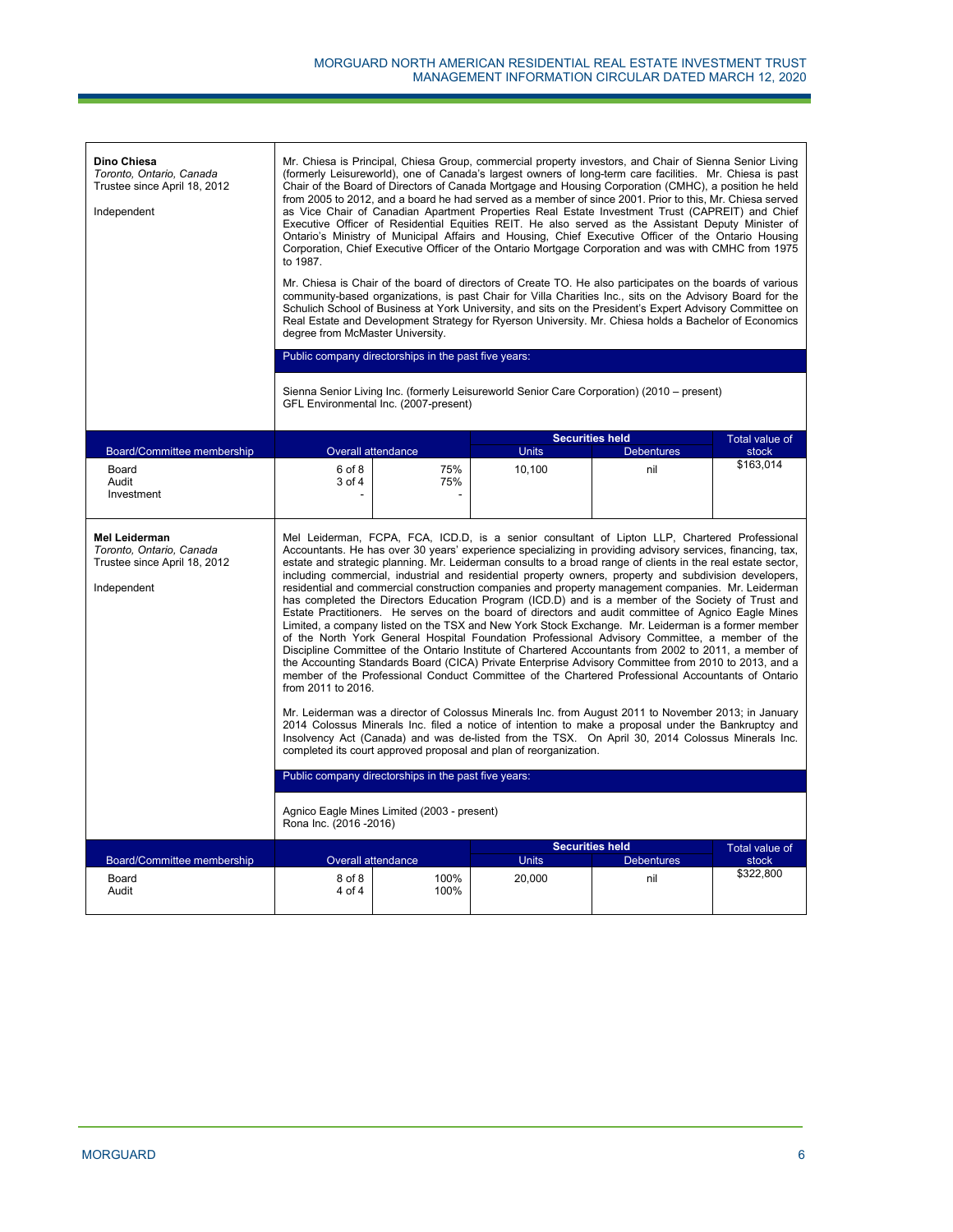| <b>Frank Munsters</b><br>Toronto, Ontario, Canada<br>Trustee since March 1, 2012<br>Independent                                                                                    | Mr. Munsters is a corporate director and senior executive with over forty years' experience in the finance<br>and real estate industries. Mr. Munsters spent much of his career with the Roval Bank of Canada, where<br>he rose to the position of Vice President, Corporate Banking/National Accounts. Mr. Munsters joined<br>Morguard in 1994 and served as Vice President, Credit and Banking from April 1, 1996 until his retirement<br>on July 2, 2010.<br>Public company directorships in the past five years:<br>None                                                                                                                                                                                                                                                                                                                                                                                                                                                                                                        |              |                         |                                             |                         |  |  |  |
|------------------------------------------------------------------------------------------------------------------------------------------------------------------------------------|-------------------------------------------------------------------------------------------------------------------------------------------------------------------------------------------------------------------------------------------------------------------------------------------------------------------------------------------------------------------------------------------------------------------------------------------------------------------------------------------------------------------------------------------------------------------------------------------------------------------------------------------------------------------------------------------------------------------------------------------------------------------------------------------------------------------------------------------------------------------------------------------------------------------------------------------------------------------------------------------------------------------------------------|--------------|-------------------------|---------------------------------------------|-------------------------|--|--|--|
|                                                                                                                                                                                    |                                                                                                                                                                                                                                                                                                                                                                                                                                                                                                                                                                                                                                                                                                                                                                                                                                                                                                                                                                                                                                     |              |                         | <b>Securities held</b>                      | Total value of          |  |  |  |
| Board/Committee membership                                                                                                                                                         | Overall attendance                                                                                                                                                                                                                                                                                                                                                                                                                                                                                                                                                                                                                                                                                                                                                                                                                                                                                                                                                                                                                  |              | <b>Units</b>            | <b>Debentures</b>                           | stock                   |  |  |  |
| Board<br><b>Compensation &amp; Governance</b>                                                                                                                                      | 8 of 8<br>3 of 3                                                                                                                                                                                                                                                                                                                                                                                                                                                                                                                                                                                                                                                                                                                                                                                                                                                                                                                                                                                                                    | 100%<br>100% | 10.000                  | nil                                         | \$161,400               |  |  |  |
| <b>Bruce K. Robertson</b><br>Toronto, Ontario, Canada<br>Director since March 1, 2012<br>Independent                                                                               | Mr. Robertson, has served as Vice President, Investments of The Woodbridge Company Limited since<br>September 2013. Mr. Robertson previously served as a principal of Grandview Capital, a Canadian<br>merchant bank and prior thereto, as Senior Managing Partner of Brookfield Asset Management Inc., a<br>specialty asset management company listed on the New York Stock Exchange and the TSX. Mr.<br>Robertson received his Bachelor of Commerce (Honours) degree from Queens's University in 1988.<br>Mr. Robertson has served on the boards of directors of both private and publicly-listed companies. In<br>January 2012, consistent with the business of Grandview Capital, Mr. Robertson was appointed to the<br>board of Yellow Media Inc. and was also appointed Chairman of the Financing Committee. In December<br>2012, Yellow Media successfully completed a Plan of Arrangement pursuant to the Canada Business<br>Corporations Act. Upon completion of the arrangement, Mr. Robertson resigned from the board of |              |                         |                                             |                         |  |  |  |
|                                                                                                                                                                                    | directors.<br>Public company directorships in the past five years:                                                                                                                                                                                                                                                                                                                                                                                                                                                                                                                                                                                                                                                                                                                                                                                                                                                                                                                                                                  |              |                         |                                             |                         |  |  |  |
|                                                                                                                                                                                    | Morguard Corporation (2010 – present)<br>Acadian Timber Corp. (2018 - present)                                                                                                                                                                                                                                                                                                                                                                                                                                                                                                                                                                                                                                                                                                                                                                                                                                                                                                                                                      |              |                         |                                             |                         |  |  |  |
|                                                                                                                                                                                    |                                                                                                                                                                                                                                                                                                                                                                                                                                                                                                                                                                                                                                                                                                                                                                                                                                                                                                                                                                                                                                     |              | <b>Securities held</b>  |                                             | Total value of          |  |  |  |
| Board/Committee membership<br>Board<br>Audit<br>Investment                                                                                                                         | <b>Overall attendance</b><br>8 of 8<br>4 of 4                                                                                                                                                                                                                                                                                                                                                                                                                                                                                                                                                                                                                                                                                                                                                                                                                                                                                                                                                                                       | 100%<br>100% | <b>Units</b><br>392,969 | <b>Debentures</b><br>nil                    | stock<br>\$6,342,520    |  |  |  |
| K. Rai Sahi<br>Mississauga, Ontario, Canada<br>Trustee since March 1, 2012<br>Chairman<br>Non-independent due to<br>ownership/control of 6,691,000<br>Common Shares (approximately | Mr. Sahi, FCPA, FCGA, is Chairman and Chief Executive Officer of Morguard Corporation, a major<br>Canadian public real estate and property management company.<br>Mr. Sahi has many years experience in public and private corporations including extensive experience<br>dealing with financial reporting, standards, and policy.<br>Public company directorships in the past five years:                                                                                                                                                                                                                                                                                                                                                                                                                                                                                                                                                                                                                                          |              |                         |                                             |                         |  |  |  |
| 59.4%) of Morguard Corporation (1)<br>and a member of management                                                                                                                   | Morguard Corporation (1990 – present)<br>Morguard Real Estate Investment Trust (1998 – present)<br>TWC Enterprises Limited (1997 - present)<br>Temple Hotels Inc. (2015 - 2020)                                                                                                                                                                                                                                                                                                                                                                                                                                                                                                                                                                                                                                                                                                                                                                                                                                                     |              |                         |                                             |                         |  |  |  |
| Board/Committee membership                                                                                                                                                         | <b>Overall attendance</b>                                                                                                                                                                                                                                                                                                                                                                                                                                                                                                                                                                                                                                                                                                                                                                                                                                                                                                                                                                                                           |              | <b>Units</b>            | <b>Securities held</b><br><b>Debentures</b> | Total value of<br>stock |  |  |  |
| Board<br>Investment                                                                                                                                                                | 8 of 8                                                                                                                                                                                                                                                                                                                                                                                                                                                                                                                                                                                                                                                                                                                                                                                                                                                                                                                                                                                                                              | 100%         | 931.077                 | nil                                         | \$15,027,582.78         |  |  |  |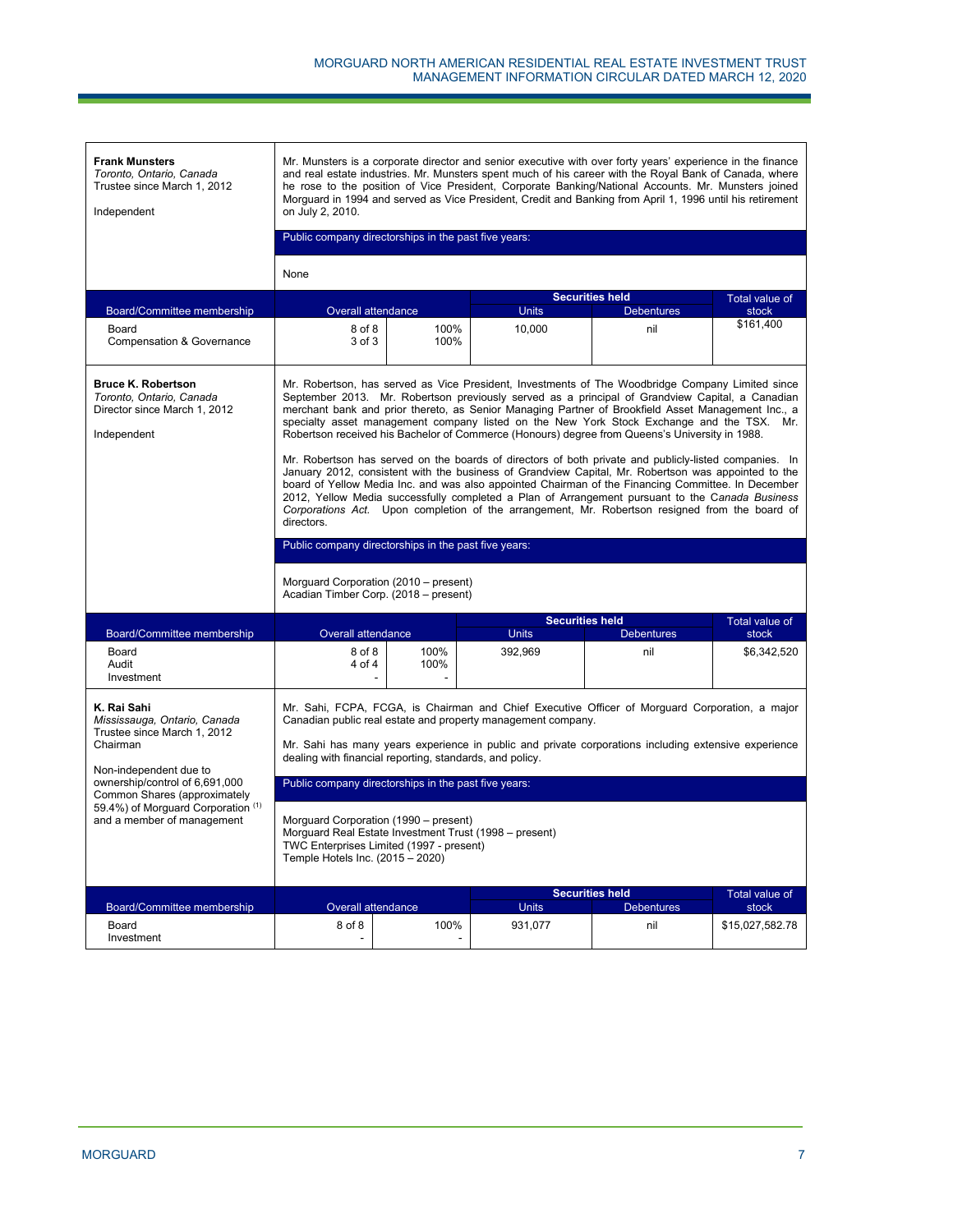| William O. Wallace<br>Burlington, Ontario, Canada<br>Trustee since April 18, 2012<br>Independent |                           | Mr. Wallace, President, Wallace Automotive Inc., has been an entrepreneur and business owner for more<br>than 20 years, currently owning four automotive dealerships in the Greater Toronto Area. Mr. Wallace has<br>acted as a director and as President of the General Motors Dealer Association of Toronto, he was the<br>Chairman of the General Motors Dealer Communications Team (National Council) and recently completed<br>his term as the Canadian representative on the United States Chevrolet Car and Truck Advisory Council.<br>Mr. Wallace received his Bachelor of Economics degree from Wilfrid Laurier University and his bachelor of<br>Commerce (Honours) degree from Northwood University (Michigan).<br>Public company directorships in the past five years: |              |                        |                |  |  |  |
|--------------------------------------------------------------------------------------------------|---------------------------|------------------------------------------------------------------------------------------------------------------------------------------------------------------------------------------------------------------------------------------------------------------------------------------------------------------------------------------------------------------------------------------------------------------------------------------------------------------------------------------------------------------------------------------------------------------------------------------------------------------------------------------------------------------------------------------------------------------------------------------------------------------------------------|--------------|------------------------|----------------|--|--|--|
|                                                                                                  |                           |                                                                                                                                                                                                                                                                                                                                                                                                                                                                                                                                                                                                                                                                                                                                                                                    |              |                        |                |  |  |  |
|                                                                                                  | None                      |                                                                                                                                                                                                                                                                                                                                                                                                                                                                                                                                                                                                                                                                                                                                                                                    |              |                        |                |  |  |  |
|                                                                                                  |                           |                                                                                                                                                                                                                                                                                                                                                                                                                                                                                                                                                                                                                                                                                                                                                                                    |              | <b>Securities held</b> | Total value of |  |  |  |
| Board/Committee membership                                                                       | <b>Overall attendance</b> |                                                                                                                                                                                                                                                                                                                                                                                                                                                                                                                                                                                                                                                                                                                                                                                    | <b>Units</b> | <b>Debentures</b>      | stock          |  |  |  |
| Board<br><b>Compensation &amp; Governance</b>                                                    | 7 of 8<br>$2$ of $3$      | 88%<br>68%                                                                                                                                                                                                                                                                                                                                                                                                                                                                                                                                                                                                                                                                                                                                                                         | 10.000       | nil                    | \$161,400      |  |  |  |

Notes:

(1) Morguard Corporation and its affiliates beneficially own 17,223,090 in Class B LP Units and 7,944,166 Units (approximately 44.77% effective interest) of the REIT**.**

# **EXECUTIVE COMPENSATION**

The executive officers of the REIT are employed by Morguard Corporation ("Morguard") and the REIT does not directly or indirectly pay any compensation to them. Any variability in compensation paid by Morguard to the executive officers of the REIT has no impact on the REIT's financial obligations, including its obligations under the Limited Partnership Agreement, the U.S. Management Agreements or the Services Agreement. See "Arrangements with Morguard" in the REIT's Annual Information Form dated February 11, 2020, which may be accessed electronically under the REIT's profile on SEDAR at www.sedar.com or on the REIT's website at www.morguard.com.

The total compensation received by the executive officers of the REIT is determined by Morguard in accordance with its executive compensation philosophy. For a detailed discussion of the objectives and elements of Morguard's compensation program, see the most recent Management Information Circular of Morguard (the "Morguard Circular"), which may be accessed electronically under Morguard's profile on SEDAR at www.sedar.com. As Messrs. Sahi, Newman and Wright qualify as a "Named Executive Officer" ("NEO"), under applicable Canadian securities law, compensation information for these executive officers is provided in this section. Ms. Flynn, Mr. Miatello, Mr. Talano, Ms. Sahi and Mr. Athey did not qualify as NEOs of the REIT in 2019; however, their compensation is expected to be consistent with the objectives and elements of Morguard's compensation program as discussed in the Morguard Circular. All references to stock appreciation rights, common shares and pensions in this section are in respect of Morguard.

For greater certainty, information contained on Morguard's profile on SEDAR at www.sedar.com, including the Morguard Circular, is not incorporated by reference into this Circular.

During the most recently completed financial year, the NEOs and Trustees were not permitted to purchase financial instruments designed to hedge or offset a decrease in market value of the Units, or securities convertible into Units, granted as compensation or held, directly or indirectly, by the particular NEO or Trustee.

It is the mandate of the Board to monitor and evaluate the Chief Executive Officer and senior executives and to ensure management succession planning. Annually, the Board reviews the management and meets with Morguard to review diversity, talent management and succession planning. While the REIT has not adopted a target regarding the representation of Designated Groups in executive officer positions, the REIT encourages Morguard to ensure diversity is embedded in talent management practices.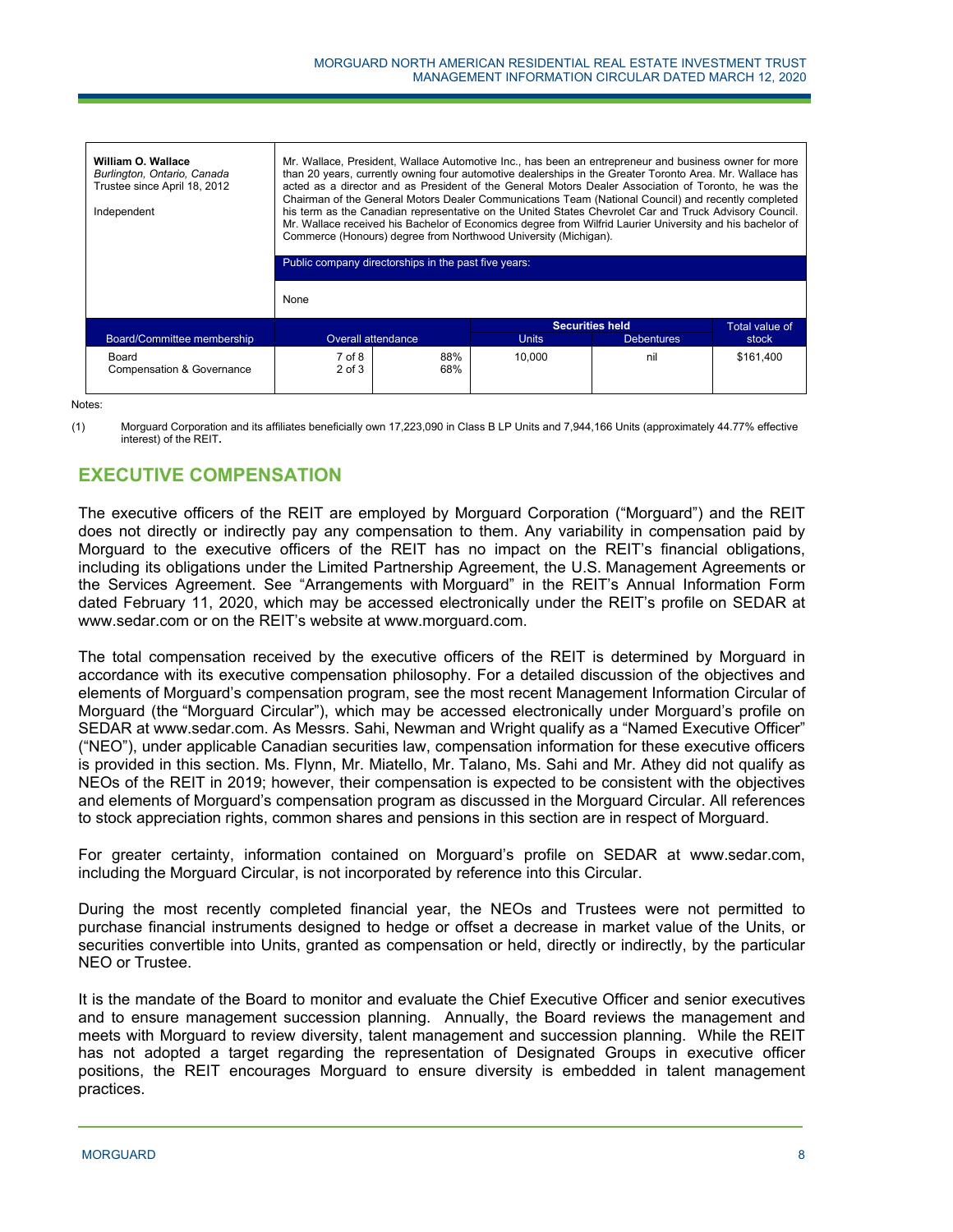## **Summary Compensation Table**

The following discussion is intended to supplement the information concerning executive compensation that appears in the table that follows. The executive officers of the REIT are employed by Morguard and the REIT does not determine the amounts payable to the executive officers or, directly or indirectly, pay any compensation to them. The disclosure below is provided to comply with applicable Canadian securities laws.

The REIT's NEOs during the year ended December 31, 2019 are K. Rai Sahi (Chief Executive Officer) and Christopher A. Newman (Chief Financial Officer). The following table sets out information concerning the fiscal 2019 compensation that was earned by, paid to, or awarded to the NEOs of the REIT, based on the amount of time that was attributable to the services that the NEOs provided to the REIT.

|                              |      | <b>Annual</b><br><b>Compensation</b> |                          |                | <b>Long-term Compensation</b><br><b>Awards</b> |               |                          |                             |                             |
|------------------------------|------|--------------------------------------|--------------------------|----------------|------------------------------------------------|---------------|--------------------------|-----------------------------|-----------------------------|
| <b>Name and</b>              |      |                                      |                          | <b>SARs</b>    | <b>SARs</b>                                    | LTIP          | <b>Pension</b>           | <b>All Other</b>            | <b>Total</b>                |
| <b>Principal</b>             |      | <b>Salary</b>                        | <b>Bonus</b>             | <b>Granted</b> | <b>Granted</b>                                 | <b>Payout</b> | <b>Value</b>             | Compensation <sup>(1)</sup> | Compensation <sup>(2)</sup> |
| <b>Position</b>              | Year | (\$)                                 | (S)                      | (# )           | $($ \$                                         | $(\$)$        | $($ \$                   | (\$)                        | (S)                         |
| K. RAI SAHI <sup>(3)</sup>   | 2019 | 231,789                              | 329,140                  | nil            | nil                                            | nil           | 14.840                   | 22,154                      | 597,995                     |
|                              | 2018 | 226,135                              | 321,112                  | nil            | nil                                            | nil           | 14,747                   | 22,418                      | 584,412                     |
|                              | 2017 | 221.701                              | 292.467                  | nil            | nil                                            | nil           | 7,684                    | 22.357                      | 544.209                     |
|                              |      |                                      |                          |                |                                                |               |                          |                             |                             |
| CHRISTOPHER A.               | 2019 | 73.238                               | 28,800                   | nil            | nil                                            | nil           | 1,465                    | 3,960                       | 107.463                     |
| $N$ EWMAN <sup>(2)</sup> (3) | 2018 | 8,320                                | 3.323                    | 10,000         | nil                                            | nil           | 149                      | 4,804                       | 16.596                      |
|                              | 2017 | ۰                                    | $\overline{\phantom{a}}$ |                |                                                |               | $\overline{\phantom{a}}$ |                             |                             |
|                              |      |                                      | $\overline{\phantom{a}}$ |                |                                                |               |                          |                             |                             |
| ROBERT WRIGHT <sup>(3)</sup> | 2019 |                                      |                          |                |                                                |               |                          |                             |                             |
|                              | 2018 | nil                                  | nil                      | nil            | nil                                            | nil           | nil                      | 100.000                     | 100.000                     |
|                              | 2017 | nil                                  | nil                      | nil            | nil                                            | nil           | nil                      | 100.000                     | 100,000                     |
|                              |      |                                      |                          |                |                                                |               |                          |                             |                             |

Notes:

(1) None of the NEOs are entitled to perquisites or other personal benefits which, in the aggregate, are expected to be worth over \$50,000 or over 10% of their base salary.

(2) All compensation for Messrs. Sahi, Newman and Wright was paid by Morguard, and there is no reimbursement by the REIT for such compensation. Messrs. Sahi, Newman and Wright acted in a variety of capacities for Morguard, the REIT and their respective affiliates, and accordingly, the total compensation that Messrs. Sahi, Newman and Wright received from Morguard is not disclosed in this table, since total compensation is not solely attributable to the services that such individuals provided to the REIT. The allocation of the total compensation disclosed in this table was determined by Morguard solely for the purposes of this table, based on the time that was spent by Messrs. Sahi (approximately 20%), Newman (approximately 40%) (beginning November 19, 2018 to December 31, 2018) and Wright (approximately 40%) regarding REIT-related services. The portion of total compensation attributable to the REIT in respect of other executive officers, namely Ms. Flynn, Mr. Miatello, Mr. Athey, Ms. Sahi and Mr. Talano does not meet the definition of Named Executive Officer under applicable Canadian securities law.

(3) The Named Executive Officers did not have a target incentive award for 2019 and any incentive awards were awarded by, and at the sole discretion, of Morguard.

#### **Incentive Plan Awards**

### **Outstanding Option Based Awards**

The following table sets forth all option-based awards outstanding for each Named Executive Officer as of December 31, 2019.

| <b>Name</b>               | Number of<br><b>securities</b><br>underlying<br>unexercised options<br>$-$ (SARs) <sup>(1)</sup> | <b>Option exercise</b><br>price | <b>Option</b><br>expiration date | Value of unexercised<br>options – SARs |
|---------------------------|--------------------------------------------------------------------------------------------------|---------------------------------|----------------------------------|----------------------------------------|
| K. Rai Sahi               |                                                                                                  |                                 |                                  |                                        |
| Christopher A. Newman (1) | 10.000                                                                                           | 184.00                          |                                  | 170.000                                |

Notes:

1

(1) SARs based on common shares of Morguard Corporation (TSX: MRC). SARs granted to Mr. Newman are compensation for Morguard Corporation-related services and are included here for complete disclosure purposes only. All compensation related to SARs grants will be paid by Morguard Corporation and there is no reimbursement by the Trust for such compensation.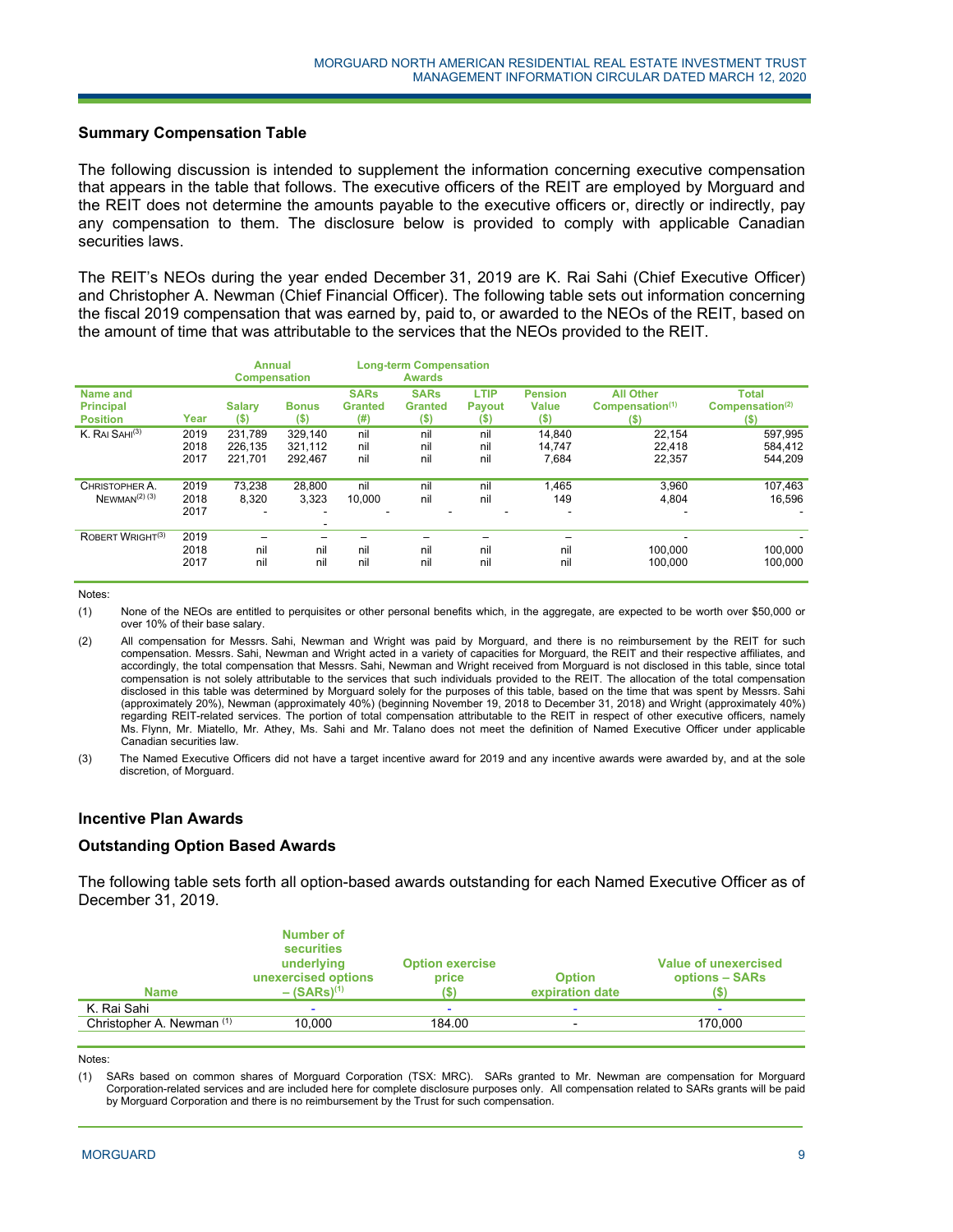### **Incentive Plan awards – Value Vested or Earned During the Year**

The following table shows the value of option-based awards that vested during the fiscal year ended December 31, 2019, as well as the non-equity incentive plan compensation earned during the year for each Named Executive Officer.

| <b>Name</b>           | Option-based awards - value vested during<br>the year<br>$SARS^{(1)}$<br>$($ \$ | Non-equity incentive plan compensation<br>- value earned during the year<br>$($ \$) <sup>(2)</sup> |
|-----------------------|---------------------------------------------------------------------------------|----------------------------------------------------------------------------------------------------|
| K. Rai Sahi           | $\overline{\phantom{0}}$                                                        | 1.645.699                                                                                          |
| Christopher A. Newman | 17.000                                                                          | 72.000                                                                                             |
|                       |                                                                                 |                                                                                                    |

Note:

(1) SARs granted to Mr. Newman are compensation for Morguard Corporation-related services and are included here for complete disclosure purposes only. All compensation related to SARs grants will be paid by Morguard Corporation and there is no reimbursement by the Trust for such compensation.

(2) Amounts reflect total 2019 non-equity incentive plan compensation. All compensation for Messrs. Sahi and Newman was paid by Morguard, and there is no reimbursement by the REIT for such compensation.

### *Stock Appreciation Rights*

Pursuant to Morguard's executive compensation plan, a stock appreciation right grants a participant the right to receive, from Morguard, a cash payment per right in an amount equal to the excess, if any, of: (i) the fair market value, as of the date redeemed, of the common shares of Morguard less (ii) the fair market value of the common shares of Morguard underlying the rights on the date of the grant and any amount required to be withheld by applicable law. Fair market value is defined as the closing price of the common shares of Morguard on the Toronto Stock Exchange ("TSX") for the trading day immediately preceding the applicable date.

Morguard's Human Resources, Compensation and Pension Committee (the "Morguard HR Committee") may determine when any stock appreciation right will become vested. However, in the absence of any other determination, vesting occurs: (i) as to one-tenth, on the first anniversary of the date of grant; and (ii) as to an additional one-tenth, on each of the second through tenth anniversaries of the date of grant. The Morguard HR Committee granted 10,000 stock appreciation rights to Mr. Newman in 2018 in connection with his services to the REIT and Morguard. No stock appreciation rights were granted in 2017 or 2019 in connection with services to the REIT.

The costs of SARs awarded to employees of Morguard (and its wholly-owned subsidiaries) who also serve as NEOs of the Trust will be borne by Morguard and the Board of Trustees are not required to approve such awards.

### *Pension Plan Benefits*

Pursuant to Morguard's executive compensation plan, Mr. Newman is accruing benefits under the Morguard Corporation Employees' Retirement Plan ("MC Plan") defined contribution provisions. The defined contribution provision of the MC Plan provides a retirement benefit of an annual pension in the form of payment elected by the Member, in the amount which can be purchased from an Insurer by the company on the Member's behalf with the Account Balance, at the election of the member, at the time of his/her retirement. The normal retirement age is 65. Morguard shall contribute to the Company Contributions Account of Mr. Newman an amount equal to 5% of his Defined Contribution Earnings, up to the DC maximum contribution limit for the year. The 2019 contribution limit for a registered DC plan was \$27,230.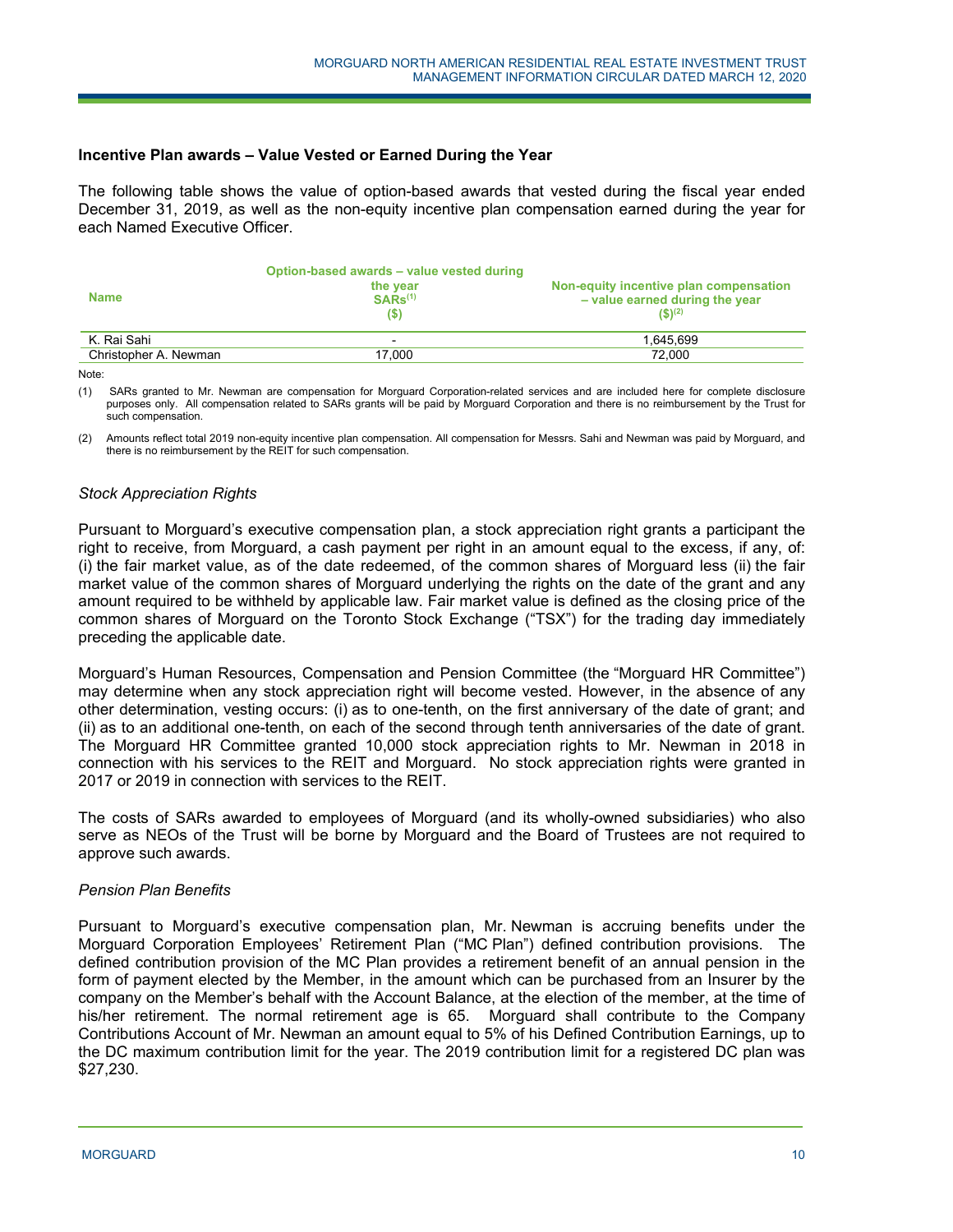Defined Contribution Members are not required to contribute. Defined Contribution Member may elect to contribute a percentage of his Defined Contribution Earnings to his Voluntary Contributions Account. A member who retires may elect to receive his Member Voluntary Contributions Account Balance as a cash lump sum payment less any applicable withholding tax. The aggregate of company contributions and members voluntary contributions are subject to limits prescribed in the Income Tax Act.

| <b>Name</b><br>(a)                   | <b>Accumulated</b><br>value at start of<br>vear<br>(\$) (b) | <b>Compensatory</b><br>change<br>$(S)$ (c) | Non-<br>compensatory<br>change<br>$(S)$ (d) | <b>Accumulated</b><br>value at year end<br>(\$) (e) |
|--------------------------------------|-------------------------------------------------------------|--------------------------------------------|---------------------------------------------|-----------------------------------------------------|
| Christopher A. Newman <sup>(1)</sup> | 43,893                                                      | 3,229                                      | 9.642                                       | 69.198                                              |

At December 31, 2019 Mr. Newman had the following accumulated benefits:

Note:

(1) Amounts reflect total benefits.

# **Compensation Discussion and Analysis**

The compensation of Morguard, Morguard GP and the U.S. Manager will be calculated in accordance with the Services Agreement, the Limited Partnership Agreement and the U.S. Management Agreements, respectively, and is not subject to the general discretion of the Board. Accordingly, compensation received from Morguard by persons provided by Morguard as officers of the REIT is not within or subject to the discretion of the Board.

[Remainder of page left intentionally blank.]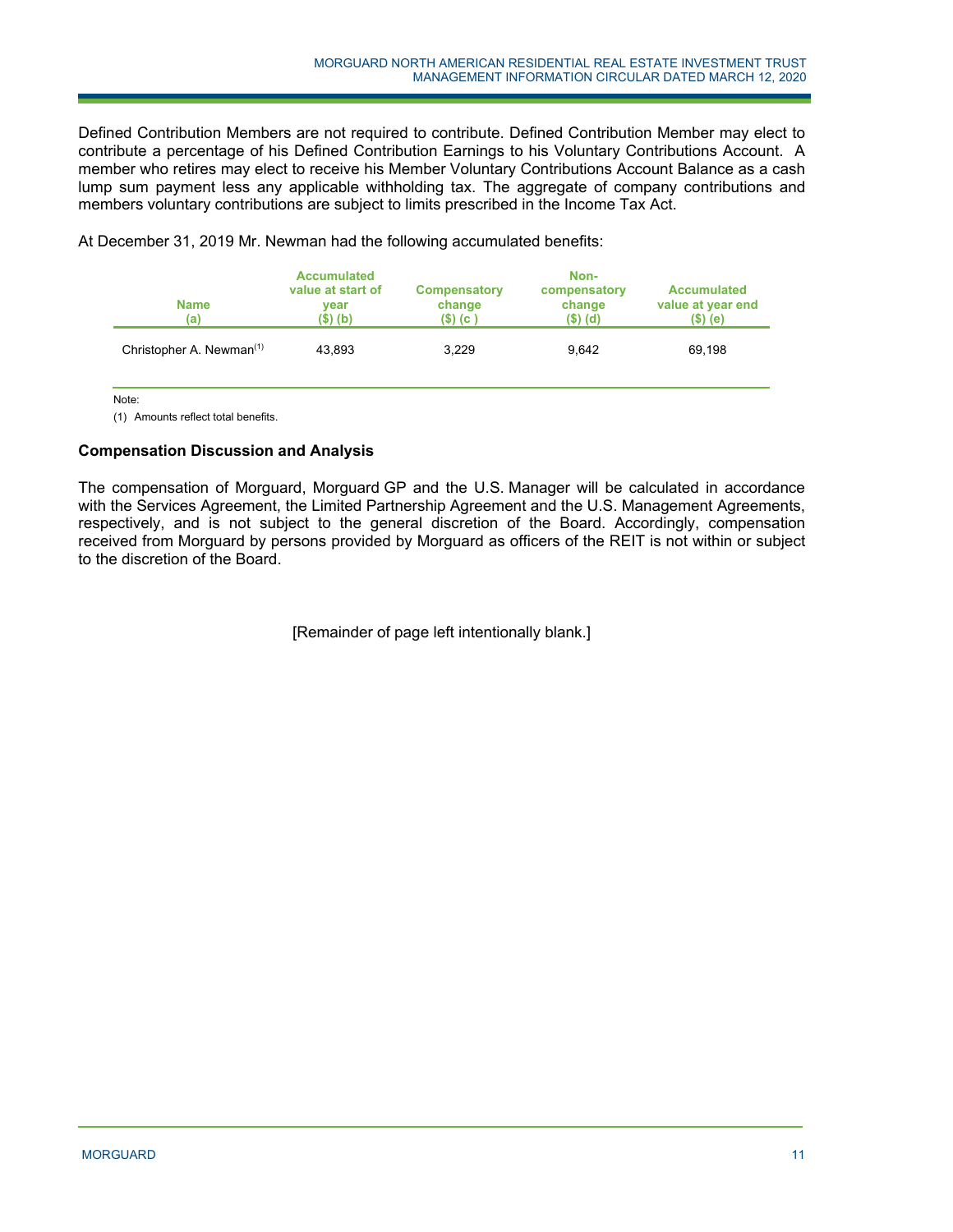## **Performance Graph**

The following graph shows a comparison over the period beginning with the initial public offering and ending December 31, 2019, of the value of \$100 originally invested in the Units with the cumulative returns of the TSX/S&P Composite Index, the TSX/S&P Real Estate Index and the TSX/S&P Capped REIT Index:



|                                       | 12/14  | 12/15  | 12/16  | 12/17  | 12/18  | 12/19  |
|---------------------------------------|--------|--------|--------|--------|--------|--------|
|                                       |        |        |        |        |        |        |
| <b>Morguard North American</b>        |        |        |        |        |        |        |
| <b>Residential REIT</b>               | 100.00 | 112.82 | 151.22 | 174.11 | 207.48 | 232.09 |
| <b>S&amp;P/TSX Composite</b>          | 100.00 | 91.67  | 111.00 | 121.08 | 110.32 | 135.52 |
| <b>S&amp;P/TSX Capped Real Estate</b> |        |        |        |        |        |        |
| (Industry Group)                      | 100.00 | 105.45 | 116.79 | 129.89 | 132.50 | 162.50 |

## **REMUNERATION OF TRUSTEES**

A person who is employed by and receives a salary from the REIT or Morguard does not receive any remuneration from the REIT for serving as a Trustee. Trustees who are not employed by the REIT or Morguard receive remuneration from the REIT in the amount of \$30,000 per year as an annual retainer (increased from \$22,000 per year effective April 1, 2018). Also, each Trustee or committee member, other than a person employed by the REIT or Morguard, receives \$1,000 per meeting attended with an additional \$10,000 for the audit committee chair, and \$2,500 for each other committee chair. The Trustees are entitled to be reimbursed for their reasonable out-of-pocket expenses incurred in connection with the REIT.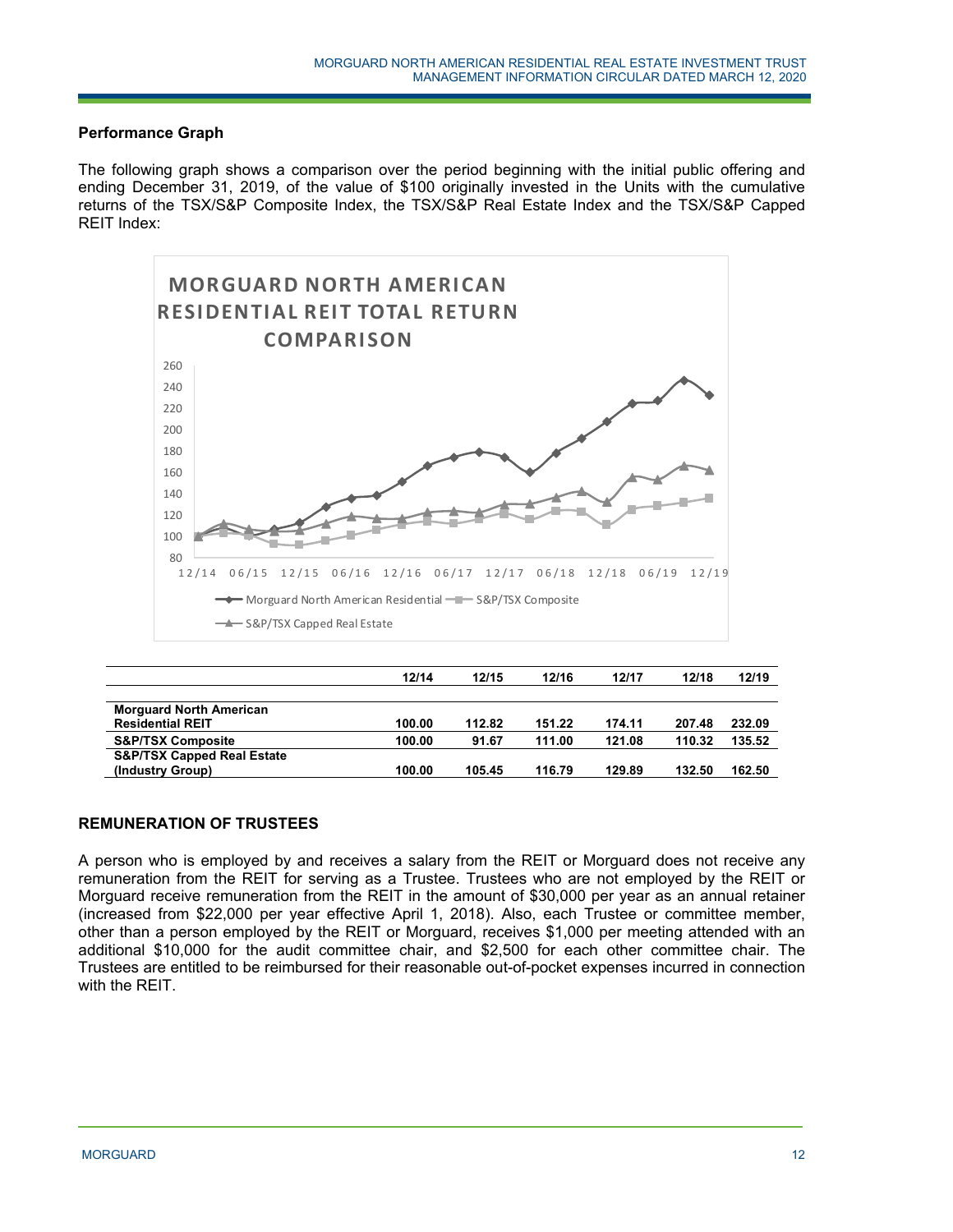The Compensation and Governance Committee (the "C&G Committee") reviews Trustee compensation annually and makes recommendations on remuneration to the Board of Trustees. In reviewing Trustee compensation, the C&G Committee considers the responsibilities and time commitment of the Trustees and benchmarks compensation at comparable real estate investment trusts in the Canadian real estate industry.

The REIT paid \$256,500 in 2019 in respect of Trustee fees during the year ended December 31, 2019 (compared to \$242,500 for 2018). The following table shows the amounts earned by individual nonmanagement trustees during the year ended December 31, 2019.

| <b>Trustees</b>        | <b>Board retainer</b><br>$($ \$) | <b>Committee Chair</b><br>retainer $($ \$) | <b>Board attendance</b><br>fees $(\$)$ | <b>Committee</b><br>attendance fees (\$) | <b>All other</b><br>compensation (\$) | <b>Total</b><br>$($ \$) |
|------------------------|----------------------------------|--------------------------------------------|----------------------------------------|------------------------------------------|---------------------------------------|-------------------------|
| Avtar T. Bains         | 30,000                           | -                                          | 8,000                                  | 3.000                                    | $\overline{\phantom{a}}$              | 41.000                  |
| Dino Chiesa            | 30,000                           | ۰.                                         | 6.000                                  | 3.000                                    | $\overline{\phantom{a}}$              | 39,000                  |
| Mel Leiderman          | 30,000                           | 10.000                                     | 8.000                                  | 4.000                                    | $\overline{\phantom{a}}$              | 52.000                  |
| <b>Frank Munsters</b>  | 30,000                           | 2.500                                      | 8.000                                  | 3.000                                    | $\overline{\phantom{a}}$              | 43,500                  |
| Bruce K. Robertson (1) | 30,000                           | ۰                                          | 8.000                                  | 4.000                                    | 62,165                                | 104.165                 |
| William O. Wallace     | 30,000                           | $\overline{\phantom{a}}$                   | 7.000                                  | 2.000                                    |                                       | 39,000                  |

Notes:

(1) Amounts under "All other compensation" reflect that Mr. Robertson was compensated for services as a director of Morguard Corporation.

## **TRUSTEES' AND OFFICERS' LIABILITY INSURANCE**

The REIT carries trustees' and officers' liability insurance. Under this insurance coverage, the REIT is reimbursed for insured claims where payments have been made under indemnity provisions on behalf of its Trustees and officers contained in the Declaration of Trust, subject to a deductible for each loss, which is paid by the REIT. Individual Trustees and officers of the REIT will also be reimbursed for insured claims arising during the performance of their duties for which they are not indemnified by the REIT. Excluded from insurance coverage are illegal acts, acts which result in personal profit and certain other acts. The Declaration of Trust provides for the indemnification in certain circumstances of Trustees and officers of the REIT from and against liability and costs in respect of any action or suit against them in respect of the execution of their duties of office. The REIT insurance policy covers claims made against the insured during the policy period with a limit of \$30,000,000 during the policy year and a limit of \$30,000,000 in respect of each claim. The premium paid by the REIT for this coverage for the year ended December 31, 2019, was \$85,238 (compared to \$79,570 for 2018).

# **INDEBTEDNESS OF TRUSTEES AND EXECUTIVE OFFICERS**

No Trustees, executive officers or proposed nominees for election as Trustees (or any associates thereof) are indebted to the REIT and the REIT has not guaranteed or otherwise agreed to provide assistance in the maintenance or servicing of any indebtedness of any Trustee, executive officer or proposed nominee for election as a Trustee (or any associates thereof). For discussion of indebtedness of certain Directors and Officers of Morguard, please see the Morguard Circular.

### **INTERESTS OF INFORMED PERSONS IN MATERIAL TRANSACTIONS**

Other than as disclosed in this Circular, there are no material interests, direct or indirect, of any Trustee or executive officer of the REIT, any Unitholder that beneficially owns, or controls or directs, (directly or indirectly) more than 10% of the Units or Special Voting Units of the REIT, or any associate or affiliate of any of the foregoing persons, in any transaction since January 1, 2019 that has materially affected, or is reasonably expected to materially affect, the REIT or any of its subsidiaries.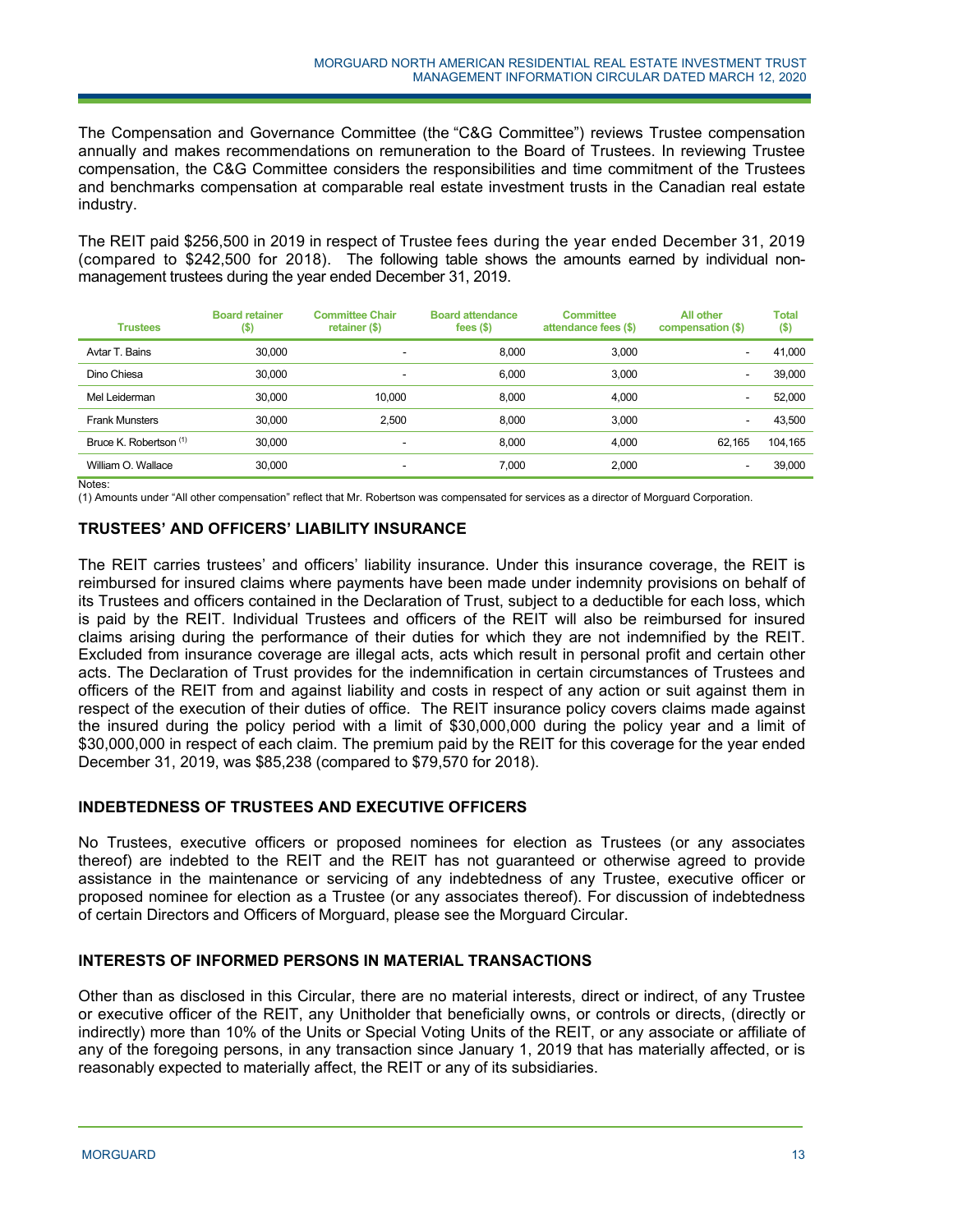K. Rai Sahi (Trustee, Chair of the Board and Chief Executive Officer of the REIT), Christopher A. Newman (Chief Financial Officer of the REIT), Beverley G. Flynn (Senior Vice President, General Counsel and Secretary of the REIT), Paul Miatello (Senior Vice President of the REIT), John Talano (Vice President, U.S. Operations of the REIT), Angela Sahi (Senior Vice President of the REIT), and Brian Athey (Vice President of the REIT) and certain others associated with the REIT are employees of Morguard and have ongoing relationships with Morguard. In addition, Robert D. Wright (Vice President of the REIT) has a consulting agreement with Morguard. The REIT indirectly acquired certain properties from Morguard and entered into certain agreements with Morguard. In addition, Morguard holds a significant effective interest in the REIT.

For a discussion of the arrangements with Morguard, please see the most recent Annual Information Form dated February 11, 2020, which may be accessed electronically under the REIT's profile on SEDAR at www.sedar.com.

# **STATEMENT OF CORPORATE GOVERNANCE PRACTICES**

## **Governance and Board of Trustees**

The Declaration of Trust provides that, subject to certain conditions, the Trustees have full, absolute and exclusive power, control and authority over the REIT's assets, affairs and operations, to the same extent as if the Trustees were the sole and absolute legal and beneficial owners of the REIT's assets. The governance practices, investment guidelines and operating policies of the REIT are overseen by a Board consisting of a minimum of three and a maximum of ten Trustees, a majority of whom are Independent Trustees and a majority of whom (and a majority of Independent Trustees) are Canadian residents. The REIT has seven Trustees.

The mandate of the Board, which is discharged directly or through one of the three committees of the Board, is one of stewardship and oversight of the REIT and its business, and includes responsibility for strategic planning, review of operations, disclosure and communication policies, oversight of financial and other internal controls, corporate governance, Trustee orientation and education, senior management review and oversight, and Trustee compensation and assessment. The Board's written mandate is attached to this Circular as Appendix A.

The standard of care and duties of the Trustees provided in the Declaration of Trust is similar to those imposed on directors of a corporation governed by the *Canada Business Corporations Act*. Accordingly, each Trustee is required to exercise the powers and discharge the duties of his or her office honestly, in good faith and in the best interests of the REIT and the Unitholders and, in connection therewith, to exercise the degree of care, diligence and skill that a reasonably prudent person would exercise in comparable circumstances. The Declaration of Trust provides that each Trustee is entitled to indemnification from the REIT in respect of the exercise of the Trustee's powers and the discharge of the Trustee's duties, provided that the Trustee acted honestly and in good faith with a view to the best interests of the REIT and the Unitholders or, in the case of a criminal or administrative action or proceeding that is enforced by a monetary penalty, where the Trustee had reasonable grounds for believing that his or her conduct was lawful.

Trustees are elected at each annual meeting of Unitholders to hold office for a term expiring at the close of the next annual meeting, or until a successor is appointed, and are eligible for re-election. Nominees are nominated by Morguard in connection with its nomination rights described below, or the C&G Committee, in each case for election by Unitholders as Trustees in accordance with the provisions of the Declaration of Trust and are included in the Meeting Materials sent to Unitholders prior to each annual meeting of Unitholders.

The Unitholders or the Trustees are entitled to change the number of Trustees comprising the Board. A quorum of the Trustees, being the majority of the Trustees then holding office (provided a majority of the Trustees comprising such quorum are residents of Canada), are permitted to fill a vacancy in the Board,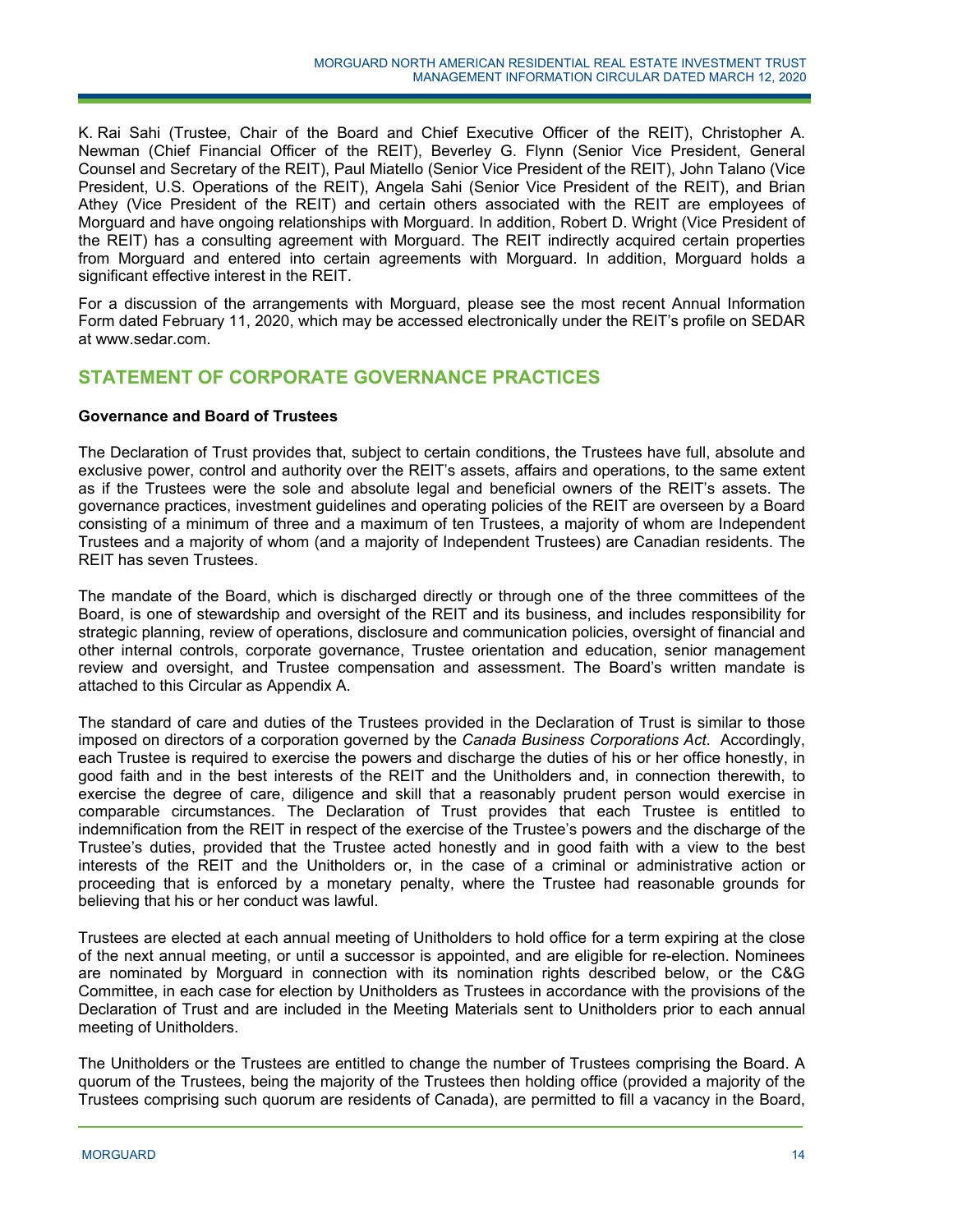except a vacancy resulting from a failure of the Unitholders to elect the required number of Trustees. In the absence of a quorum of Trustees, or if the vacancy has arisen from a failure of the Unitholders to elect the minimum required number of Trustees, the Trustees will promptly call a special meeting of the Unitholders to fill the vacancy. If the Trustees fail to call that meeting or if there is no Trustee then in office, any Unitholder will be entitled to call such meeting. Except as otherwise provided in the Declaration of Trust, the Trustees may, between annual meetings of Unitholders, appoint one or more additional Trustees to serve until the next annual meeting of Unitholders, provided that the number of additional Trustees so appointed will not at any time exceed one-third of the number of Trustees who held such office at the conclusion of the immediately preceding annual meeting of Unitholders. Any Trustee may resign upon no less than 30 days' written notice to the REIT, provided that if such resignation would cause the number of remaining Trustees to be less than a quorum, such resignation will not be effective until a successor is appointed. Any Trustee may be removed by an ordinary resolution passed by a majority of the votes cast at a meeting of Unitholders called for that purpose.

The Declaration of Trust grants Morguard the exclusive right to nominate a number of Trustees, proportionate to Morguard's ownership interest in the REIT (on a fully diluted basis), whether held directly or indirectly, rounded down to the nearest whole number, for election by Unitholders provided that, so long as Morguard owns at least a 10% ownership interest in the REIT (on a fully diluted basis), whether held directly or indirectly, Morguard shall have the right to nominate not less than one Trustee.

The following table sets forth certain information regarding each of the individuals who are the Trustees of the REIT.

| <b>Name and Municipality of Residence</b> | <b>Position with the REIT</b>  | <b>Principal Occupation</b>                                                                       |
|-------------------------------------------|--------------------------------|---------------------------------------------------------------------------------------------------|
| Mississauga, Ontario                      | <b>Chief Executive Officer</b> | Chair and Chief Executive Officer, Morguard<br>Corporation                                        |
| Toronto, Ontario                          |                                | Corporate Director                                                                                |
| Vancouver, British Columbia               |                                | Real estate adviser and investor                                                                  |
| Toronto, Ontario                          |                                | Principal, Chiesa Group (commercial property<br>investors), Corporate Director                    |
| Burlington, Ontario                       |                                | President, Wallace Automotive Inc.                                                                |
| Toronto, Ontario                          |                                | Senior Consultant, Lipton LLP (an accounting<br>firm)                                             |
| Toronto, Ontario                          |                                | Vice President, Investments, The Woodbridge<br>Company Limited (an investment holding<br>company) |

Notes:

(1) Member of the Audit Committee.

(2) Member of the C&G Committee.

(3) Member of the Investment Committee.

Mr. Sahi, through direct and indirect holdings, owns approximately 59.42% of Morguard Corporation. As of March 12, 2020, Morguard Corporation holds approximately 44.77% of the Voting Units through beneficial ownership of 7,944,166 Units and 17,223,090 Class B LP Units. In addition, the Trustees and executive officers of the REIT (or persons acting in such capacity), as a group, beneficially own, directly or indirectly, or exercise control or direction over 1,497,529 Voting Units, representing approximately 2.66% of the Voting Units outstanding as of March 12, 2020. Additional biographical information regarding the seven Trustees of the REIT for the past five years is set out above under the section entitled "Nominees for Election to the Board of Trustees".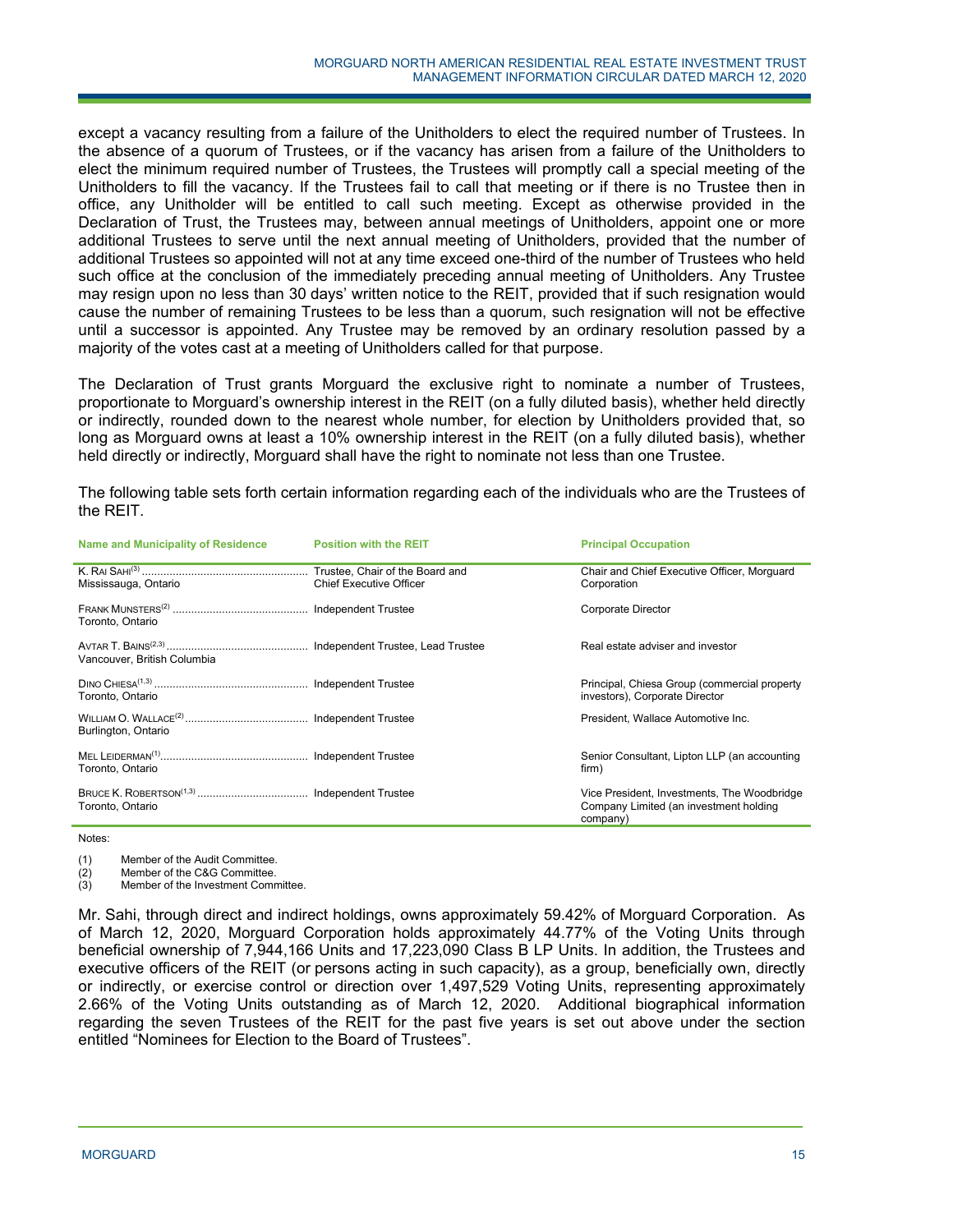# **Position Descriptions**

### *The Chair of the Board and Committee Chairs*

K. Rai Sahi, the Chair of the Board, is not an Independent Trustee. Avtar T. Bains acts as Lead Trustee. The Board has adopted a written position description for the Chair of the Board which sets out the Chair's key responsibilities, including duties relating to setting agendas for Board meetings, chairing Board and Unitholder meetings, trustee development and communicating with Unitholders and regulators. The Board has also adopted a written position description for each of the committee Chairs that set out each of the committee Chair's key responsibilities, including duties relating to setting committee meeting agendas, chairing committee meetings and working with the respective committee and management to ensure, to the greatest extent possible, the effective functioning of the committee. These descriptions are reconsidered by the Board for approval annually.

## *Chief Executive Officer of the REIT*

The primary functions of the Chief Executive Officer of the REIT are to lead the management of the REIT's business and affairs and to lead the implementation of the resolutions and policies of the Board. The Board has developed a written position description and mandate for the Chief Executive Officer which sets out the Chief Executive Officer's key responsibilities, including duties relating to strategic planning, operational direction, Board interaction, succession planning and communication with Unitholders and regulators. The Chief Executive Officer mandate is reviewed by the Board for approval annually.

## **Committees of the Board**

Pursuant to the Declaration of Trust, the Board has established three standing committees: Audit Committee, C&G Committee and Investment Committee. All members of the Audit Committee and the C&G Committee are Independent Trustees and, as of December 31, 2019 a majority of the members of the Investment Committee are Independent Trustees.

### *Audit Committee*

The Audit Committee consists of Mel Leiderman (Chair), Bruce K. Robertson, and Dino Chiesa, each of whom is "independent" and "financially literate" within the meaning of National Instrument 52-110 — *Audit Committees*. Each of the Audit Committee members has an understanding of the accounting principles used to prepare the REIT's financial statements, experience preparing, auditing, analyzing or evaluating comparable financial statements and experience as to the general application of relevant accounting principles, as well as an understanding of the internal controls and procedures necessary for financial reporting. For the education and experience of each member of the Audit Committee relevant to the performance of his or her duties as a member of the Audit Committee, see their biographies outlined above under the section entitled "Nominees for Election to the Board of Trustees".

The Board has adopted a written charter for the Audit Committee, which sets out the Audit Committee's responsibility in reviewing the financial statements of the REIT and public disclosure documents containing financial information and reporting on such review to the Board, ensuring that adequate procedures are in place for the review of the REIT's public disclosure documents that contain financial information, overseeing the work and reviewing the independence of the external auditors and reviewing, evaluating and approving the internal control procedures that are implemented and maintained by management. The Audit Committee is also responsible for recommending the adoption of an enterprise risk management program and an environmental management program for the REIT and for supervising the REIT's compliance with and implementation of the risk and environmental programs.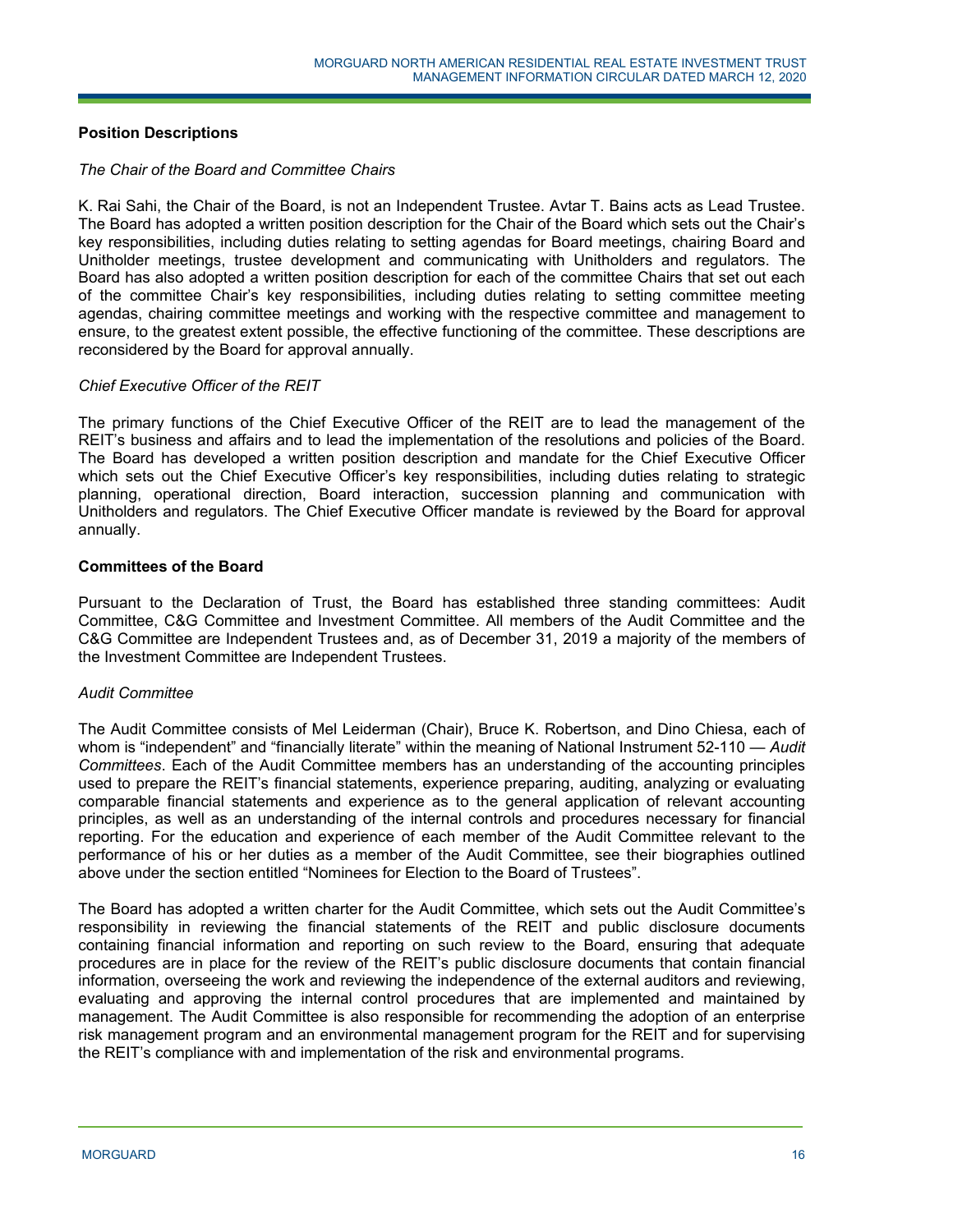### *Compensation and Governance Committee*

The C&G Committee consists of Frank Munsters (Chair), Avtar T. Bains and William O. Wallace. The C&G Committee is charged with reviewing, overseeing and evaluating the governance and nominating policies and the compensation policies of the REIT. In addition, the C&G Committee is responsible for: (i) assessing the effectiveness of the Board, each of its committees and individual Trustees; (ii) overseeing the recruitment and selection of candidates as Trustees of the REIT, other than Morguard's nominees; (iii) organizing an orientation and education program for new Trustees and coordinating continuing Trustee development programs; (iv) considering and approving proposals by the Trustees to engage outside advisers on behalf of the Board as a whole, or on behalf of the Independent Trustees; (v) reviewing and making recommendations to the Board concerning any change in the number of Trustees composing the Board; (vi) administering any Unit option or purchase plan of the REIT or any other compensation incentive programs; (vii) assessing the performance of the officers and other members of the executive management team of the REIT; (viii) reviewing and approving the compensation paid by the REIT, if any, to consultants of the REIT; and (ix) reviewing and making recommendations to the Board concerning the level and nature of the compensation payable, if any, to the Trustees and officers of the REIT.

To ensure the C&G Committee has the expertise to carry out its mandate, the members have acquired an understanding of relevant issues relating to governance and compensation.

Frank Munster's has gained experience in human resources and compensation matters by serving in executive leadership positions in several public companies, including Morguard and TWC Enterprises Limited, and has had responsibilities that included overview and board reporting on benefit, pension and compensation programs. Avtar T. Bains has similarly gained experience in risk and compensation matters by serving as a senior executive in a major organization, namely Colliers International. William O. Wallace, through 20 years of business ownership and his service with international advisory groups and councils, has experience and knowledge with internal risk management and reporting.

### *Investment Committee*

Pursuant to the Investment Committee charter, each of the Investment Committee members must have at least five years of substantial experience in the real estate industry. The Investment Committee consists of K. Rai Sahi (Chair), Avtar T. Bains, Bruce K. Robertson and Dino Chiesa. The Investment Committee may authorize, without Board approval, proposed acquisitions, dispositions or borrowings where the acquisition, disposition or borrowing, including the assumption or granting of any mortgage but not the renewal, extension or modification of any existing mortgage which can be approved by the REIT GP (if so delegated by the Board), where the value of such transaction does not exceed \$25 million. The Investment Committee may also recommend to the Board whether to approve or reject proposed transactions, where the value of such transaction exceeds \$25 million.

### **Orientation and Continuing Education**

The C&G Committee has put in place an orientation program for new Trustees under which a new Trustee will meet with the Chair of the Board, the Lead Trustee and members of the executive management team of the REIT. A new Trustee will be provided with comprehensive orientation and education as to the nature and operation of the REIT and its business, as to the role of the Board and its committees and the Lead Trustee, and as to the contribution that an individual Trustee is expected to make. The C&G Committee will be responsible for coordinating continuing Trustee development programs to enable the Trustees to maintain or enhance their skills and abilities as Trustees as well as ensuring their knowledge and understanding of the REIT and its business remains current.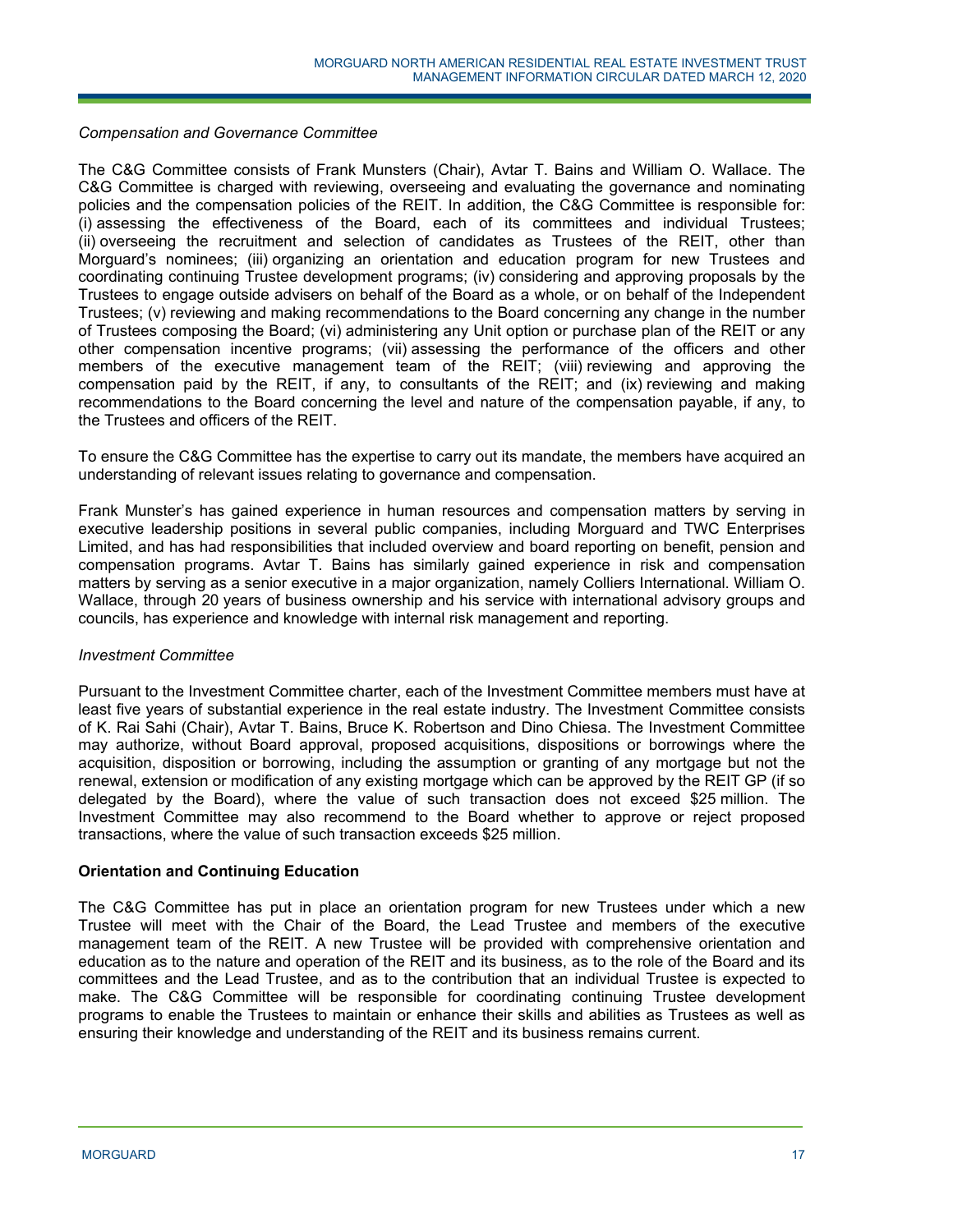### **Ethical Business Conduct**

The Board has adopted a written code of business conduct and ethics applicable to the Trustees, officers and employees of the REIT and its subsidiaries, as well as to the directors, officers and employees of Morguard GP. The code sets out the Board's expectations for the conduct of such persons in their dealings on behalf of the REIT. The Board has established confidential reporting procedures in order to encourage individuals to raise concerns regarding matters addressed by the code on a confidential basis free from discrimination, retaliation or harassment. Those who violate the code may face disciplinary actions, including dismissal.

### **Nomination and Assessment of Trustees**

The Board has established a C&G Committee that is responsible for, other than for Morguard's nominees, overseeing the recruitment and selection of candidates as Trustees of the REIT. The recruitment and selection of such candidates involves an identification of the qualifications for Trustees that are required to fulfill Board responsibilities and an evaluation of the qualifications that existing Trustees possess. The C&G Committee is then expected to recommend candidates to the Board for nomination as Trustees to be elected by the Unitholders.

The following are the number and proportion, expressed as a percentage, of members of the REIT's Board and executive officers, including all of the REIT's major subsidiaries (as that term is defined in National Instrument 55-104 *Insider Reporting Requirements and Reports Exemptions* and the *Canada Business Corporations Regulations, 2001*), who have self-identified as being a woman, visible minority, person with a disability or an aboriginal person (collectively, "**Designated Groups**"). There are currently zero women (0%), two visible minorities (29%), zero aboriginal peoples (0%) and zero persons with disabilities (0%) on the Board, and there is currently two women (25%), two visible minorities (25%), zero aboriginal peoples (0%) and zero persons with disabilities (0%) that are executive officers. The number and proportion of Trustees and members of senior management who have self-identified as being a member of a Designated Group have been furnished by the respective Trustees and members of senior management on a voluntary basis and such responses have not been independently verified by the REIT.

In assessing candidates and selecting nominees for the Board and the appointment of executive officers, diversity, including representation by Designated Groups, is an important factor considered by the Board and the C&G Committee. At this time the Board has not implemented targets or written policies regarding the identification and nomination of Trustees or appointment of executive officers of individuals from Designated Groups, with the exception of a written policy relating to the identification and nomination of female Trustees, which was adopted during 2018. At this time, the Board does not believe that quotas, strict rules or targets necessarily result in the identification or selection of the best candidates for Trustees or executive officers. However, having assessed the benefit of gender diversity in the composition of the Board, the Board considers and has directed the C&G Committee to consider the level of representation of Designated Groups in executive officer positions and on the Board and to view the level of Designated Group representation and diversity as essential considerations, in addition to required expertise and experience, in evaluating potential candidates for nomination.

The C&G Committee is also responsible for assessing the effectiveness of the Board, each of its committees and individual Trustees. Trustees are regularly surveyed to form the basis of such assessment and such assessment is reviewed by the Chair of the Board, with the exception of the assessment of the Chair of the Board and the non-Independent Trustees, which are reviewed by the Lead Trustee.

The REIT has not adopted terms limits for Trustees. At this time, the REIT believes that term limits have the potential to cause the loss of key Board contributors with a proven track record and who possess valuable institutional memory. Instead, the REIT believes that less rigid mechanisms of Board renewal are more suitable. Annually, the C&G Committee undertakes an evaluation of Board performance, including performance of individual trustees, to ensure that each Trustee continues to be effective and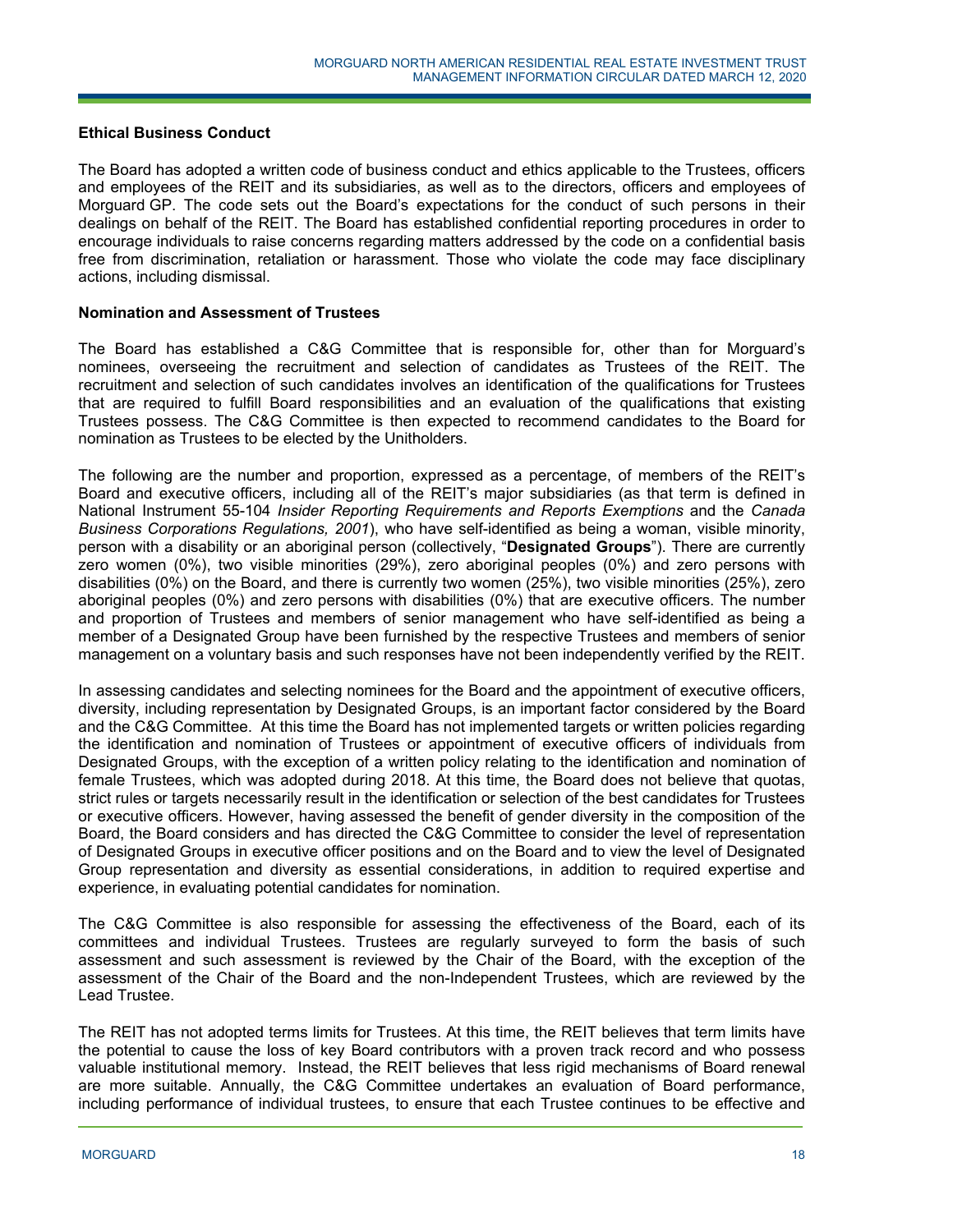have the necessary skills and experience required by the REIT for an appropriate composition of the Board. Additionally, Unitholders can evaluate and vote on all Trustee nominees annually at the Meeting.

All governance policies are reviewed and assessed by the Board of Trustees on an annual basis.

See "Compensation and Governance Committee" above for further discussion of the process for identifying and nominating new directors.

### **Committee Attendance**

The following chart sets out the total number of Trustee and committee meetings held in 2019 and the attendance records of each of the Trustees nominated for election:

|                                 | <b>Trustee Meetings</b> | <b>Audit Committee</b> | C&G | <b>Investment</b> |
|---------------------------------|-------------------------|------------------------|-----|-------------------|
| Number of Meetings held in 2019 | 8                       |                        |     |                   |
| Avtar T. Bains                  | 8                       |                        | 3   |                   |
| Dino Chiesa                     | 6                       |                        |     |                   |
| Mel Leiderman                   | 8                       |                        |     |                   |
| <b>Frank Munsters</b>           | 8                       |                        | 3   |                   |
| Bruce K. Robertson              | 8                       | Δ                      |     |                   |
| K. Rai Sahi                     | 8                       |                        |     |                   |
| William O. Wallace              |                         |                        | っ   |                   |

## **OTHER BUSINESS**

The Trustees know of no matter to come before the Meeting other than the matters referred to in the accompanying notice of meeting.

## **ADDITIONAL INFORMATION**

Copies of the REIT's latest annual information form (together with the documents incorporated therein by reference), the audited consolidated financial statements for the year ended December 31, 2019, together with a report of the auditors thereon, management's discussion and analysis of the REIT's financial condition and results of operations for the year ended December 31, 2019, and this Circular are available on SEDAR at www.sedar.com as well as on the REIT's website at www.morguard.com and otherwise are available upon request from the REIT.

### **TRUSTEES' APPROVAL**

The contents and the sending of this Circular have been approved by the Board of Trustees.

DATED as of the 12th day of March, 2020.

By order of the Board of Trustees

*(Signed) "Beverley G. Flynn"* 

BEVERLEY G. FLYNN **Secretary**